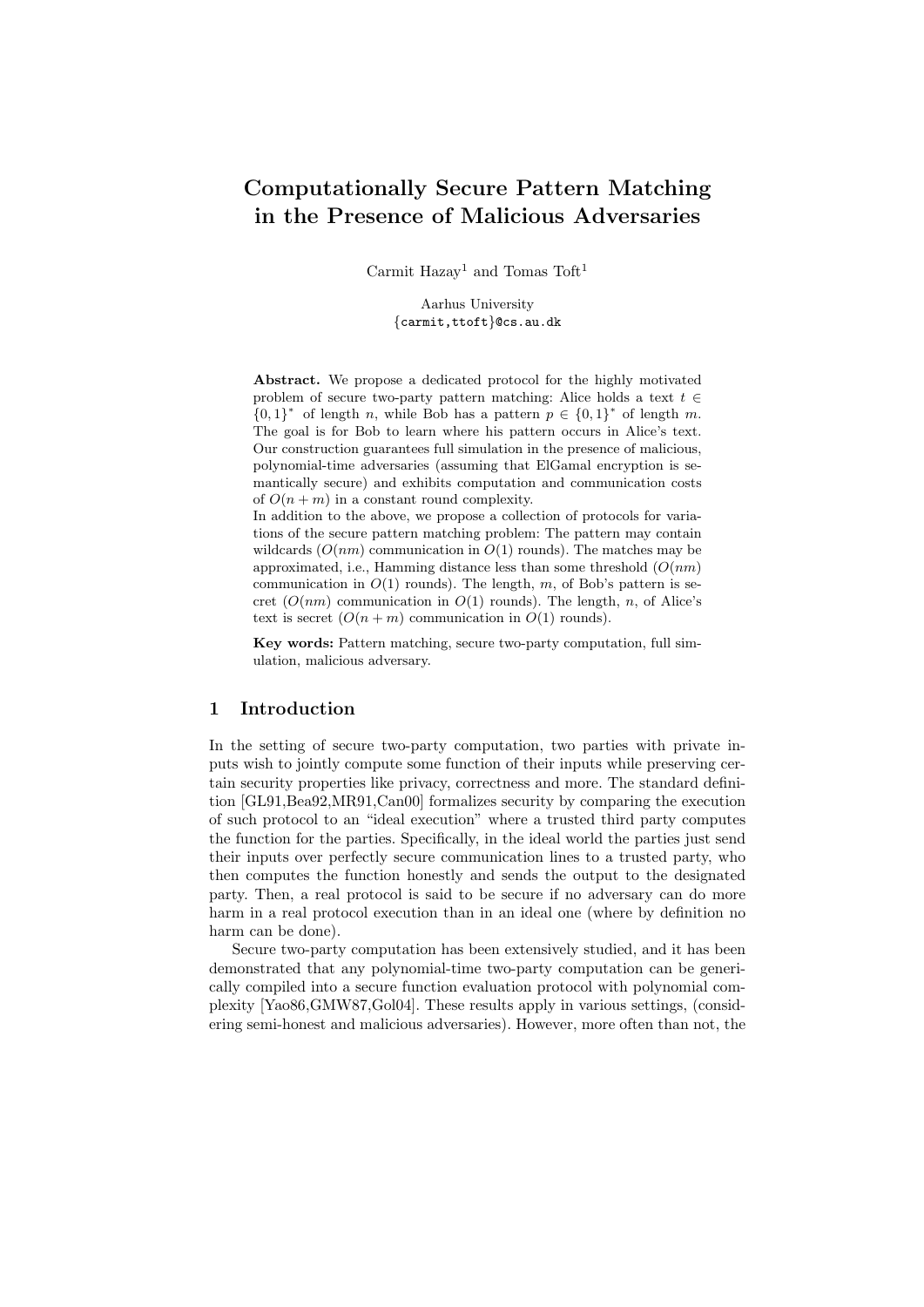resulting protocols are inefficient for practical uses (in part because they are general and so do not utilize any specific properties of the protocol problem at hand) and hence attention has been given to constructing efficient protocols for specific functions. This approach has proved quite successful for the semi-honest setting (see, e.g., [LP02,AMP04,FNP04,KS05,TPKC07]), while the malicious setting remained impractical (a notable exception is [AMP04]).

In this paper we consider the following classic search problem: Alice holds a text  $t \in \{0,1\}^*$  of length n and Bob is given a pattern (i.e., search word)  $p \in \{0,1\}^*$  of length m, where the sizes of t and p are mutually known. The goal is for Bob to learn all the locations in the text that match the pattern, while Alice learns nothing about the pattern. This problem has been widely studied for decades due to its potential applications for text retrieval, music retrieval, computational biology, data mining, network security, and many more. The most known application in the context of privacy is in compering two DNA strings; our example is taken from [GHS10]. Consider the case of a hospital holding a DNA database of all the participants in a research study, and a researcher wanting to determine the frequency of the occurrence of a specific gene. This is a classical pattern matching application, which is however complicated by privacy considerations. The hospital may be forbidden from releasing the DNA records to a third party. Likewise, the researcher may not want to reveal what specific gene he is working on, nor trust the hospital to perform the search correctly.

Although most of the existing solutions are highly practical they fail to achieve any level of security (if at all); see [Blo70,KMP77,BM77,ACR99,NM07] for just a few examples. In this work, we focus our attention on the secure computation of the basic pattern matching problem and several important variants of it.

Our Contribution. We achieve efficiency that is a significant improvement on the current state of the art for the following problems:

- Secure Pattern Matching. We develop an efficient, constant rounds protocol for this problem that requires  $O(n+m)$  exponentiations and bandwidth of  $O(n+m)$  group elements. Our protocol lays the foundations for the following constructions.
- SECURE PATTERN MATCHING WITH WILDCARDS. This problem is a known variant of the classic problem where Bob (who holds the pattern) introduces a new "don't care" character to its alphabet, denoted by  $\star$  (wildcard). The goal is for Bob to learn all the locations in the text that match the pattern, where  $\star$  matches any character in the text. This problem has been widely looked at by researchers with the aim of generalizing the basic searching model to searching with errors. This variant is known as pattern matching with don't cares and can be solved in  $O(n + m)$  time [IR07]. In this paper, we develop a protocol that computes this functionality with  $O(nm)$  costs.
- SECURE APPROXIMATE PATTERN MATCHING. In this problem the goal is for Bob to find the locations where the Hamming distance of the (text) substrings and the pattern is less than some threshold  $\tau \leq m$ . We design a protocol for this problem with  $O(mn)$  costs.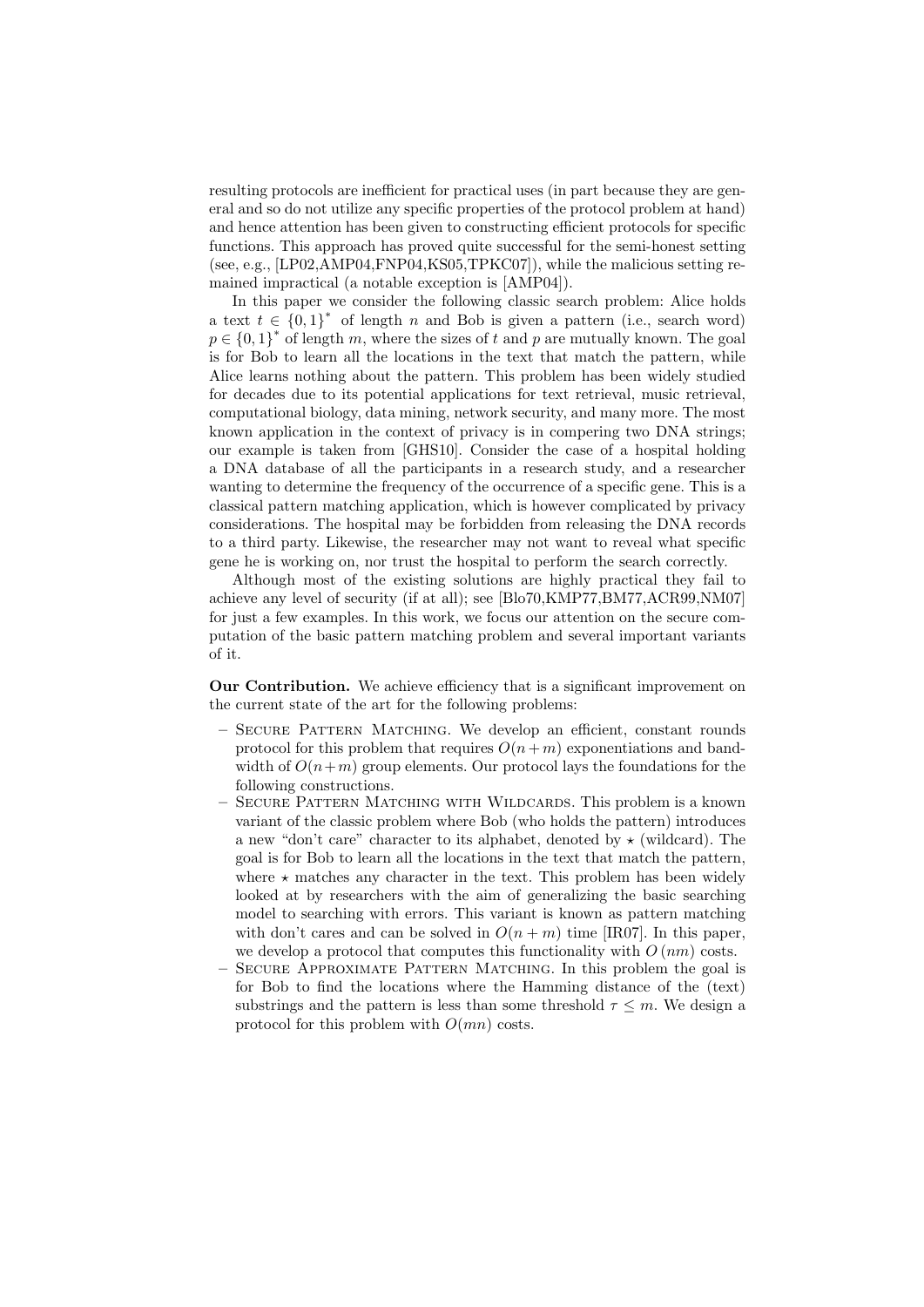– Secure Pattern Matching where the length of the pattern or THE TEXT REMAINS HIDDEN. Finally, we consider two variants with an additional security requirement of hiding the input length. Solutions for these problems can be achieved in  $O(nm)$  time.

Our protocols are based on ElGamal encryption and are proven secure in the plain model under the standard DDH assumption and achieve full simulation in the presence of malicious adversaries.

Prior Work. To the best of our knowledge, the first who considered pattern matching in the context of secure computation were [TPKC07] who considered a secure version of oblivious automata evaluation to achieve secure pattern matching. Their protocol implements the KMP algorithm [KMP77] in the semi honest setting. Loosely speaking, the KMP algorithm works in  $O(n)$  time and searches for occurrences of the pattern within the text by employing the observation that when a mismatch occurs, the pattern embodies sufficient information to determine where the next match could begin. Their costs are linear in the input length.

This problem was also studied by Hazay and Lindell in [HL08] who used oblivious pseudorandom function (PRF) evaluation. However, their protocol achieves only a weaker notion of security called one-sided simulatability which does not guarantee full simulation for both corruption cases. The only construction to achieve full simulation in the malicious setting was developed by Gennaro et al. [GHS10]. They took a different approach to implement the KMP algorithm and described a protocol that runs in  $O(m)$  rounds and requires  $O(nm)$  exponentiations and bandwidth.

Finally, a recent paper by Katz and Malka [KM10] presents a secure solution for a generalized pattern matching problem, denoted text processing. Namely, the party who holds the pattern has some additional information  $y$  and his goal is to learn a function of the text and  $y$ , for the text locations where the pattern matches. They show how to modify Yao's garbled circuit approach to obtain a protocol where the size of the garbled circuit is linear in the number of occurrences of p in t (rather than linear in |t|). Their costs are dominated by the size of the circuit times the number of occurrences u (as  $P_1$  sends u such circuits). Nevertheless, they assume a common input of some threshold on the number of occurrences.

To the best of our knowledge, the only work which addresses one of the above variants is the work by Jarrous and Pinkas [JP09]. In this work, the authors solve the hamming distance problem for two equal length strings against malicious adversaries. Their protocol requires a committed oblivious transfer for each bit. Moreover, the costs of their protocol are inflated by a statistical parameter s for running a subprotocol for the oblivious polynomial evaluation functionality (namely, the protocol requires  $O(d \cdot s)$  exponentiations, where d is the degree of the polynomial, i.e., the input length). Finally, their protocol utilizes the Paillier encryption scheme and thus requires an RSA modulus with unknown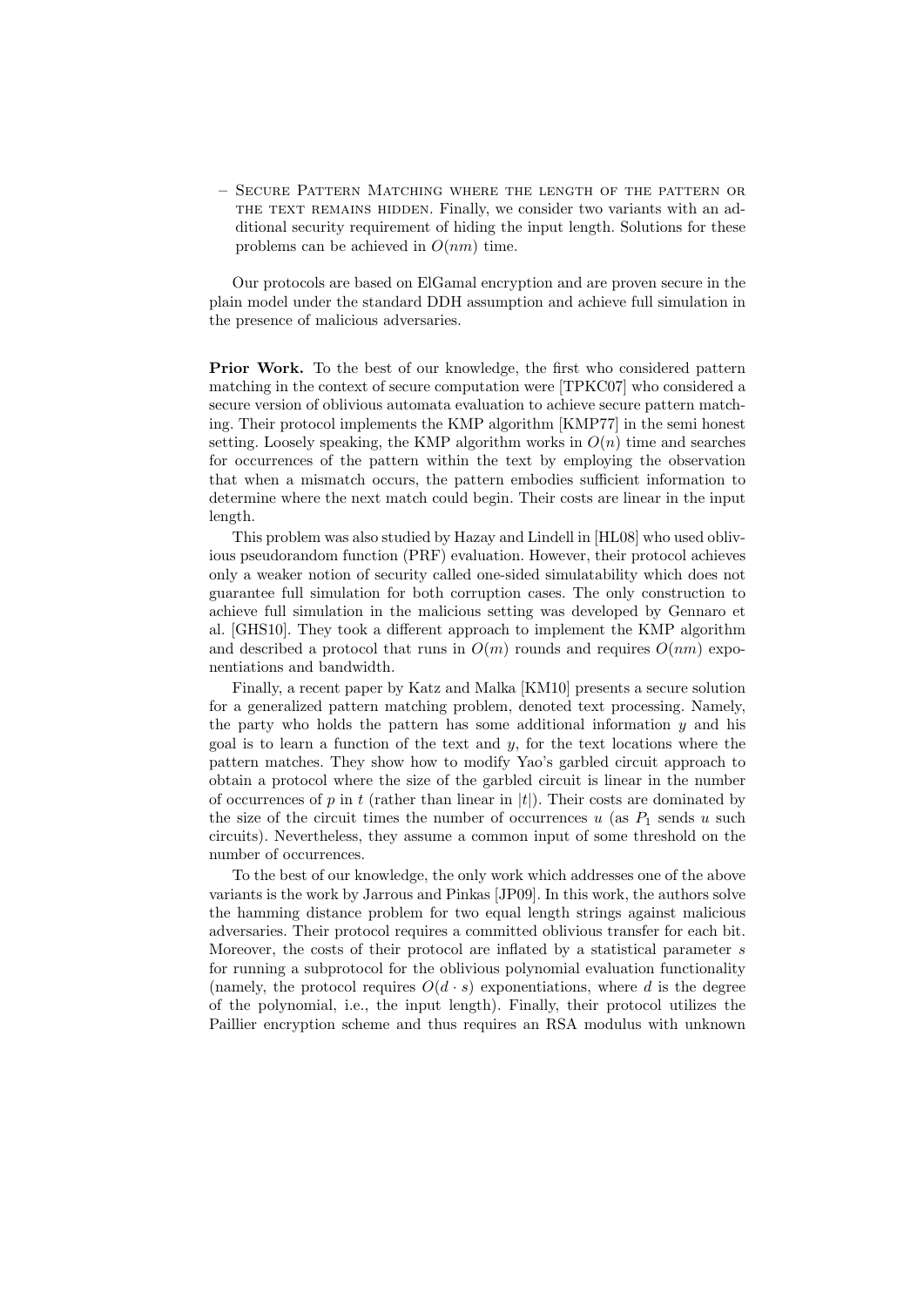factorization. Our protocol, on the other hand, takes a different approach and requires linear costs, for the case of equal length strings.

Efficiency. In addition to prior work, we compare our protocols to the generic garbling-technique by Yao (formally proved by Lindell and Pinkas) [LP07] for secure computation of any functionality in the two-party setting. Recall that Yao's protocol uses a Boolean circuit that computes the function, and its computational complexity is linear in the size of the circuit. Note that computing the pattern matching functionality would require a circuit of size  $O(nm)$ , as the circuit will compare every pattern against every text location (As noted by [GHS10], a circuit that implements the functionality for oblivious automata evaluation would require  $O(mn \log m)$  gates, thus the KMP technique does not contribute to efficiency here). Consequently, our protocol for the basic pattern matching functionality is more efficient than Yao's construction even in the presence of semi-honest adversaries; this is also the case for other circuit based approaches.

Organization of this paper. We first present the underlying primitives in Section 2. The following sections then contain our protocols. The basic protocol is presented in Section 3. This is then extended, first with wildcards in the pattern (Section 4) followed by approximate matching (Section 5). Finally, the paper concludes with the protocols which hide the pattern and texts lengths (Sections 6 and 7).

# 2 Preliminaries and Tools

Throughout the paper, we denote the security parameter by  $\kappa$ . A function  $\mu(\cdot)$ is negligible in  $\kappa$  (or simply negligible) if for every polynomial  $p(\cdot)$  there exists a value K such that  $\mu(\kappa) < \frac{1}{p(\kappa)}$  for all  $\kappa > K$ ; i.e.,  $\mu(\kappa) = \kappa^{-\omega(1)}$ . Let  $X =$  ${X(\kappa, a)}_{\kappa \in \mathbb{N}, a \in \{0,1\}^*}$  and  $Y = {Y(\kappa, a)}_{\kappa \in \mathbb{N}, a \in \{0,1\}^*}$  be distribution ensembles. We say that X and Y are *computationally indistinguishable*, denoted  $X \stackrel{c}{\equiv} Y$ , if for every polynomial non-uniform distinguisher D there exists a negligible  $\mu(\cdot)$ such that for every  $\kappa \in \mathbb{N}$  and  $a \in \{0,1\}^*$ 

$$
\left|\Pr[D(X(\kappa,a))=1]-\Pr[D(Y(\kappa,a))=1]\right|<\mu(\kappa).
$$

#### 2.1 The ElGamal Encryption Scheme

At the core of the proposed protocols lies the additively homomorphic variation of ElGamal encryption –  $E_{pk}(m,r) = \langle g^r, h^r g^m \rangle$  with distributed decryption over a group  $\mathbb{G}_q$  in which DDH is hard, [ElG85]. Essentially, we use the framework of Brandt [Bra05] with minor variations. We present the computation of the parties with respect to the ciphertext space, in particular, we write  $C<sup>r</sup>$  meaning  $\langle \alpha^r, \beta^r \rangle$  and  $C/C'$  meaning  $\langle \alpha/\alpha', \beta/\beta' \rangle$  for ciphertexts  $C = \langle \alpha, \beta \rangle$  and  $C' =$  $\langle \alpha', \beta' \rangle$ , and  $r \in \mathbb{Z}_q$ .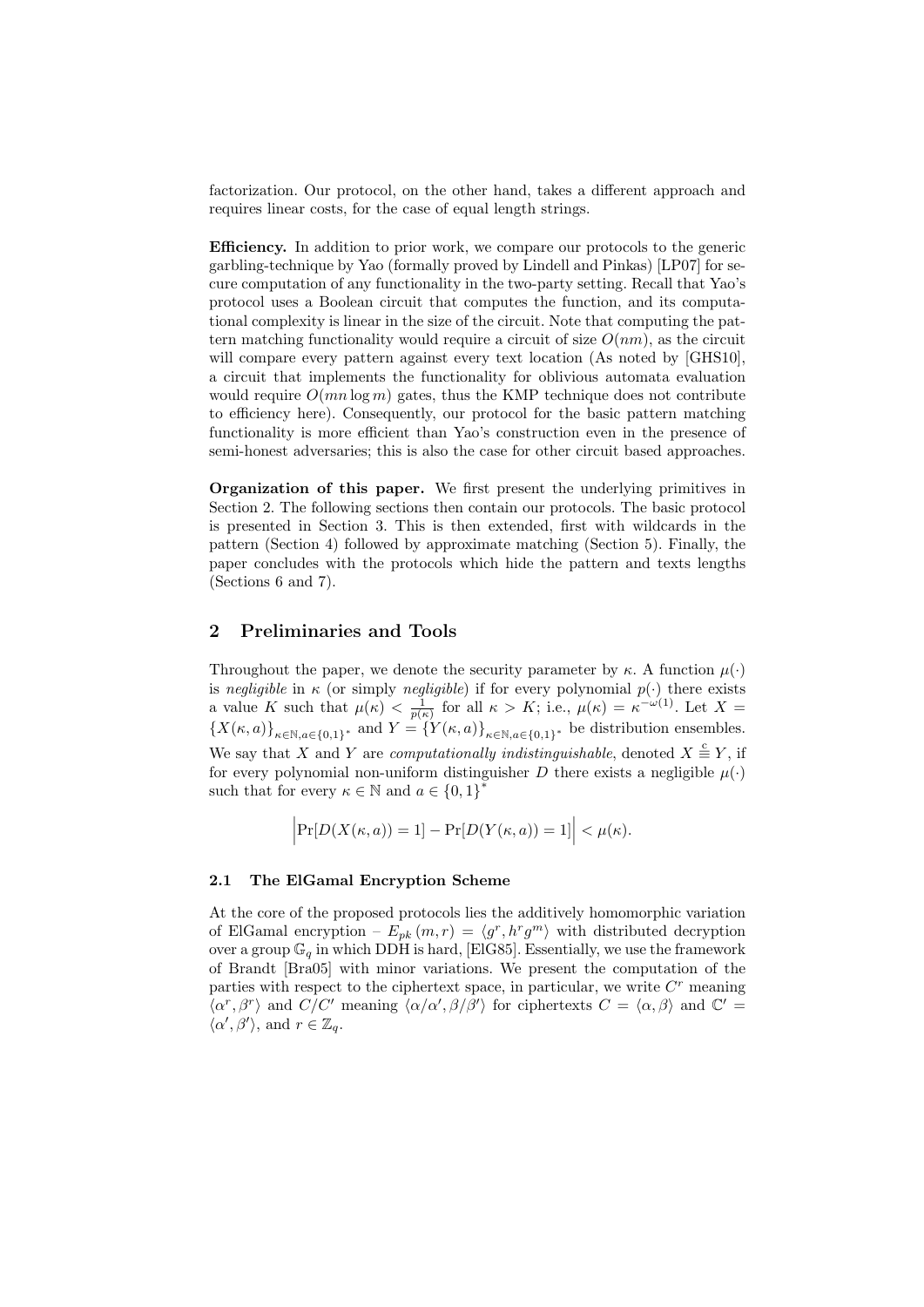#### 2.2 Zero-knowledge Proofs for  $\mathbb{G}_q$  and ElGamal Encryption

To prevent malicious behaviour, the parties must demonstrate that they are well-behaved. To achieve this, our protocols utilize zero-knowledge proofs of knowledge. All of them are  $\Sigma$ -protocols (with constant communication complexity) which show knowledge of a witness that some statement is true (belong to a relation,  $\mathcal{R}$ ) about one or more elements of  $\mathbb{G}_q$ . The  $\Sigma$ -protocols can be made secure against malicious verifiers using standard techniques; we denote the associated ideal functionalities for these protocols,  $\mathcal{F}_{\text{ZK}}^{\mathcal{R}_{\text{DL}}}$ ,  $\mathcal{F}_{\text{ZK}}^{\mathcal{R}_{\text{EqDL}}}$ ,  $\mathcal{F}_{\text{ZK}}^{\mathcal{R}_{\text{isBit}}}$ ,  $\mathcal{F}_{\text{ZK}}^{\mathcal{R}_{\text{mult}}}$ ,  $\mathcal{F}_{\rm zk}^{\mathcal{R}_{\rm perm}}$ , and  $\mathcal{F}_{\rm zk}^{\mathcal{R}_{\rm nze}}$ .

 $\pi_{\text{DL}}$ , due to Schnorr, allows the prover to demonstrate knowledge of the solution, x, to a discrete logarithm problem, [Sch89].

$$
\mathcal{R}_{\text{DL}} = \{ ((\mathbb{G}_q, q, g, h), x) \mid h = g^x \}
$$

 $\pi_{\text{EoDL}}$ , due to Chaum and Pedersen, demonstrates equality of two discrete logarithm problems (as well as knowledge of the solution), [CP93].

$$
\mathcal{R}_{\text{EqDL}}=\{((\mathbb{G}_q,q,g_1,g_2,h_1,h_2),x)\mid h_1=g_1^x\wedge h_2=g_2^x\}
$$

Phrased differently,  $\pi_{\text{EoDL}}$  demonstrates that a quadruple forms a Diffie-Hellman tuple or, equivalently, that a ciphertext is an encryption of 0.

 $\pi_{\text{isBit}}$  demonstrates that for ciphertext C, either C or  $C \langle 1, g^{-1} \rangle$  is an encryption of 0, i.e. that it is an encryption of either 0 or 1. This can be obtained directly from  $\pi_{\text{EqDL}}$  using the compound proof of Cramer et al. [CGS97].

$$
\mathcal{R}_{\text{isBit}} = \left\{ \left( (\mathbb{G}_q, q, g, h, \alpha, \beta), (b, r) \right) \mid (\alpha, \beta) = (g^r, h^r \cdot g^b) \wedge b \in \{0, 1\} \right\}
$$

 $\pi_{\text{mult}}$ , due to Abe et al., demonstrates that a party, the prover P has performed a multiplication under the encryption correctly [ACF02]. I.e. given ciphertext C, P, knowing f, has computed  $C_f = E_{pk}(f,r_f)$  and  $C_{\pi} = C^f$ .  $E_{pk} (0, r_{\pi})$ ; clearly the plaintext of  $C_{\pi}$  is the product of the other plaintexts.

$$
\mathcal{R}_{\text{mult}} = \left\{ ((sk, C, C_f, C_\pi), (f, r_f, r_\pi)) \text{ s.t. } \begin{aligned} C_f &= \left\langle g^{r_f}, h^{r_f} \cdot g^f \right\rangle \land \\ C_\pi &= C^f \cdot \left\langle g^{r_\pi}, h^{r_\pi} \right\rangle \end{aligned} \right\}
$$

 $\pi_{\text{perm}}$  allows a prover to demonstrate that a set of encryptions,  $\{C_i\}_i$ , is a permutation and rerandomization of the another,  ${C_i'}_i$  – i.e. that their plaintexts are equal. Any protocol will do, Groth's solution [Gro03] is one possibility.

$$
\mathcal{R}_{\text{perm}} = \left\{ \left( \left( sk, \left\{ C_i \right\}_i, \left\{ C'_i \right\}_i \right), \left( \pi, \left\{ r_i \right\}_i \right) \right) \text{ s.t. } \left\langle \alpha'_i, \beta'_i \right\rangle = \left\langle \alpha_{\pi(i)} g^{r_i}, \beta_{\pi(i)} h^{r_i} \right\rangle \right\}
$$

 $\pi_{\text{nze}}$  demonstrates that the prover has obtained ciphertext C' from C, by raising C to a non-zero exponent and rerandomizing, i.e.  $C' = C^R \cdot E_{pk}(0,r)$ . The tricky part when constructing a proof of knowledge for the relation,

$$
\mathcal{R}_{\text{nze}} = \left\{ ((sk, \alpha, \beta, \alpha', \beta'), (R, r)) \text{ s.t. } \langle \alpha', \beta' \rangle = \langle \alpha^R g^r, \beta^R h^r \rangle \land R \neq 0 \right\},\
$$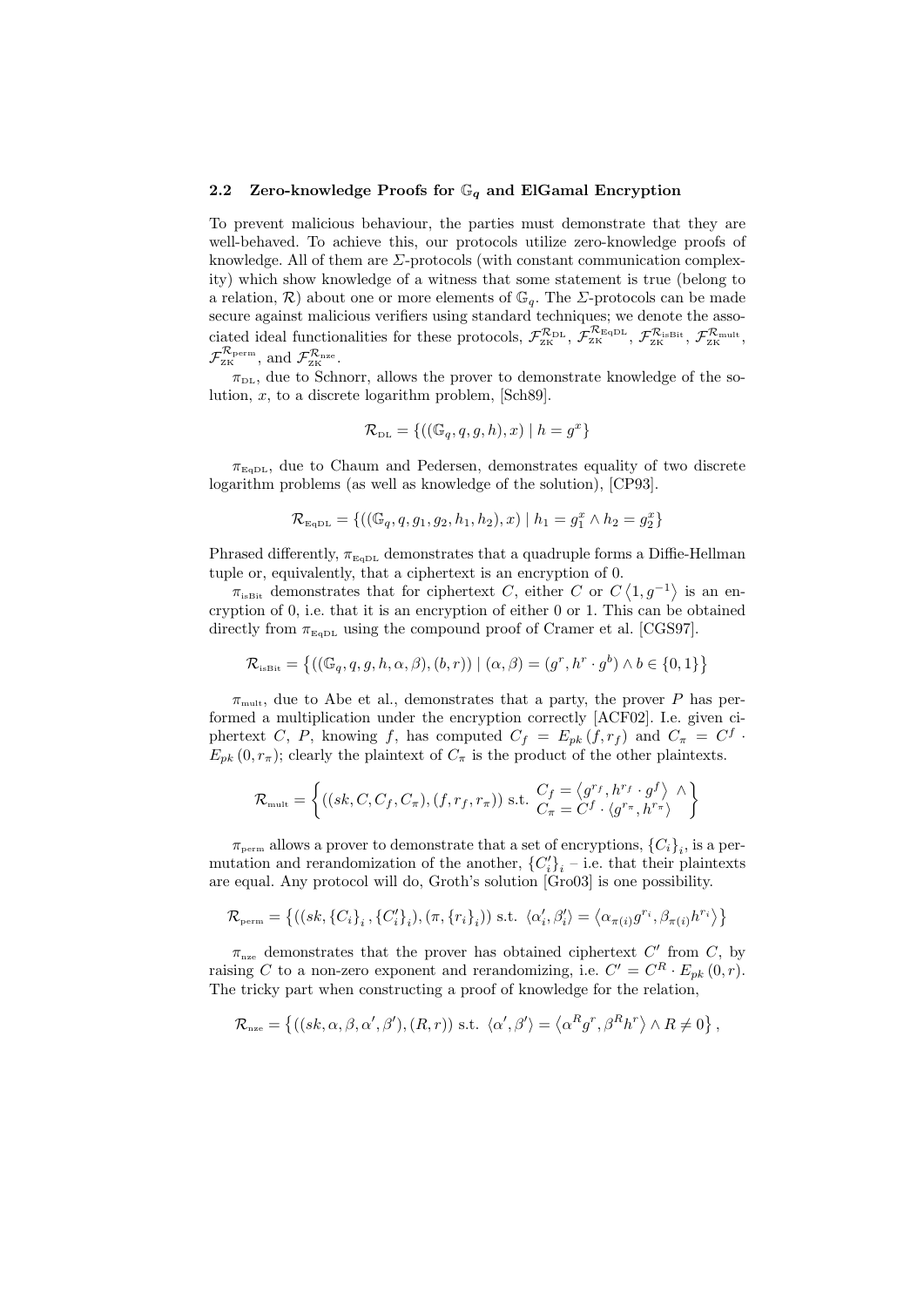is to show that  $R \neq 0$ . To do this, the prover, P, picks  $R' \in_R \mathbb{Z}_q^*$ , supplies the verifier with additional ciphertexts,  $C_R = E_{pk}(R, r_R)$ ,  $C_{R'} = E_{pk}(R', r_{R'})$ , and  $C_{\pi} = E_{pk} (RR', r_{\pi})$ , and executes  $\pi_{\text{mult}}$  twice: on  $(C, C_R, C')$  and  $(C_R, C_{R'}, C_{\pi})$ . The prover then sends  $RR'$  to the verifier and demonstrates it is the plaintext of  $C_{\pi}$  using  $\pi_{\text{EqDL}}$ . Finally, the verifier checks that the  $RR'$  is non-zero.

The executions of  $\pi_{\text{mult}}$  demonstrate that C' has been obtained from C through exponentiation, and that the plaintext of  $C_{\pi}$  depends on R.  $\pi_{\text{EoDL}}$  and the final check ensures that  $RR' \neq 0$  implying that so is R. Hence the protocol demonstrates that  $C'$  has been obtained correctly. Further, since the verifier receives only ciphertexts along with  $RR'$  – which is uniformly random due to  $R'$  $-\pi_{\text{nze}}$  is zero-knowledge.

#### 2.3 Distributed ElGamal Encryption

In a distributed scheme, the parties hold shares of the secret key so that the combined key remains a secret. In order to decrypt, each party uses its share to generate an intermediate computation which are eventually combined into the decryption.

Note that the Diffie-Hellman key exchange [DH76] can be used for generating a public key and an additive sharing of the corresponding secret key [Ped91]. The parties first agree on  $\mathbb{G}_q$  and g. Then, each party  $P_i$  picks  $s_i \in_R \mathbb{Z}_q$  and sends  $h_i = g^{s_i}$  to the other. Finally, the parties compute  $h = h_1 \cdot h_2$  and set  $pk = \langle \mathbb{G}_q, q, g, h \rangle$ . Clearly the secret key associated with this public key is s =  $s_1 + s_2$ . In order to ensure correct behavior, the parties must prove knowledge of their  $s_i$  by running  $\pi_{\text{DL}}$  on  $(g, h_i)$ . We denote this protocol by  $\pi_{\text{KevGen}}$  which is correlated with the functionality  $\mathcal{F}_{\text{KeyGen}}(1^{\kappa}, 1^{\kappa}) = ((pk, sk_1), (pk, sk_2)).$ 

To decrypt a ciphertext  $C = \langle \alpha, \beta \rangle$ , the parties raise  $\alpha$  to the power of their shares, send these to each other, and prove this was done correctly. Both then output  $\beta/(\alpha_1\alpha_2)$ . We denote this protocol by  $\pi_{\text{Dec}}$ . Note that this protocol allows variation where only one party obtains the decrypted result.

Our final primitive is a variation of  $\pi_{\text{Dec}}$  where  $P_1$  learns whether the ciphertext m of the input  $C = \langle \alpha, \beta \rangle$  is zero, but nothing more.  $P_2$  first raises C to a random, non-zero power, rerandomizes the result, and sends it to  $P_1$ . The parties then execute  $\pi_{\text{nze}}$  to let  $P_1$  verify  $P_2$ 's behavior. They then decrypt the final ciphertext towards  $P_1$ , who concludes that  $m = 0$  iff the masked plaintext was 0. Simulation is trivial given access to  $\mathcal{F}_{\rm ZK}^{\mathcal{R}_{\rm nze}}$ . We denote this protocol  $\pi_{\rm dec0}$ and the associated ideal functionality  $\mathcal{F}_{\text{dec}}$ 

## 3 The Basic, Linear Solution

In this section we present our solution for the classic pattern matching problem. Initially, Alice holds an *n*-bit string  $t$ , while Bob holds an *m*-bit pattern,  $p$  and the parties wish the compute the functionality  $\mathcal{F}_{\text{PM}}$  defined by,

$$
((p, n), (t, m)) \mapsto \begin{cases} (\{j \mid \bar{t}_j = p\}_{j=1}^{n-m+1}, \lambda) \text{ if } |p| = m \text{ and } |t| = n \\ (\lambda, \lambda) \text{ otherwise} \end{cases}
$$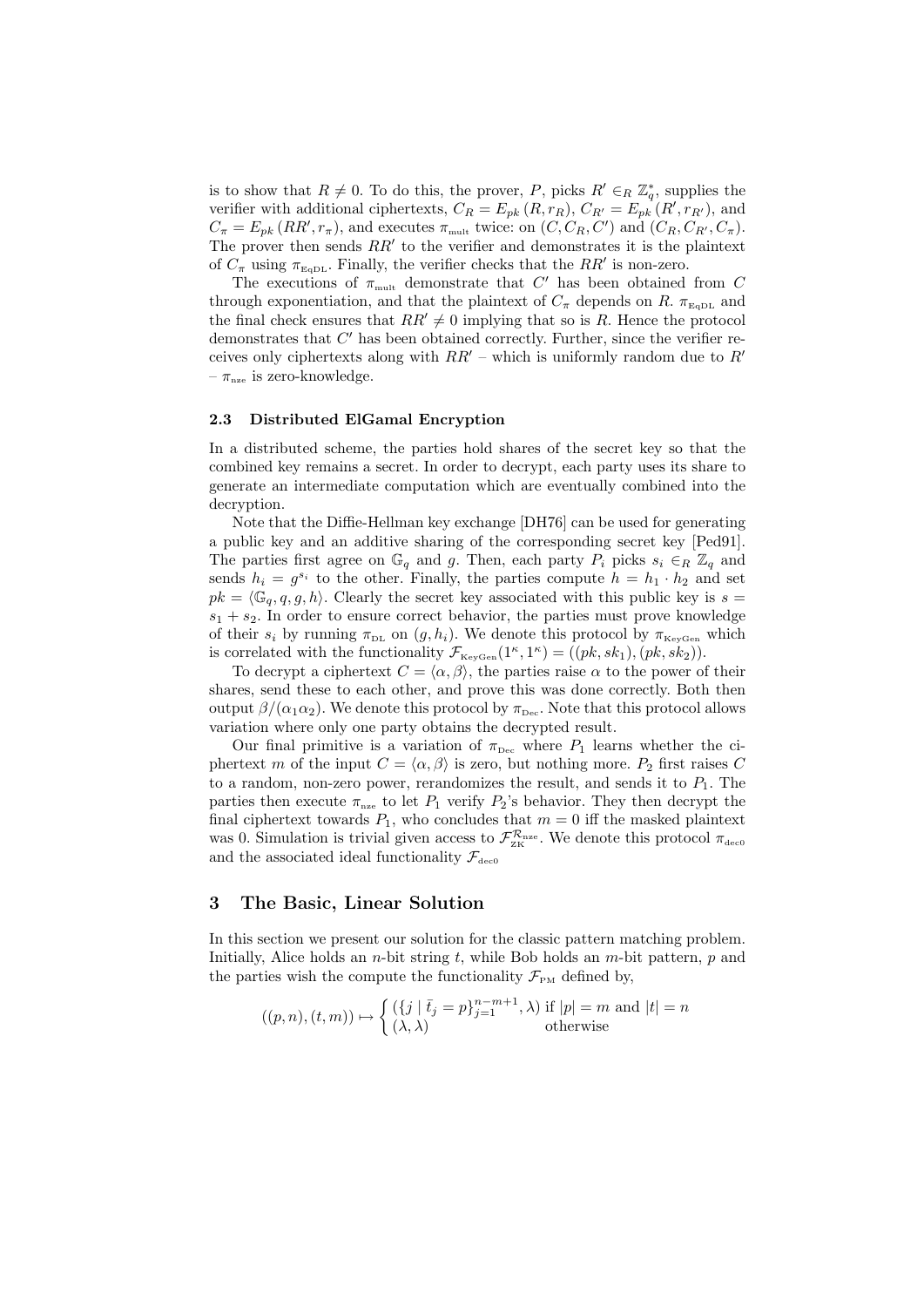where  $\lambda$  is an empty string and  $\bar{t}_j$  is the substring of length m that begins at the *j*th position in  $t$ . This problem has been widely studied for decades due to its potential applications and can be solved in linear time complexity [KMP77,BM77], when no level of security is required. We examine a secure version for this problem where Alice does not gain any information about the pattern from the protocol execution, whereas Bob does not learn anything but the matched text locations. In our setting, the parties share no information (except for the input length), though it is assumed that they are connected by an authenticated communication channel, and that the inputs are over the binary alphabet. Extending this to larger alphabets is discussed below. Our protocol exhibits overall linear communication and computation costs and achieves full simulation in the presence of malicious adversaries.

Here and below, we have the parties jointly (and securely) transform their input from binary representation into elements of  $\mathbb{Z}_q$  (we assume that  $m < \log_2 q$ ; larger pattern-lengths can be accommodated, e.g. by increasing the plaintext space.), while exploiting the fact that every two consecutive substrings of the text are closely related. Informally, both parties break their inputs into bits and encrypt each bit separately. Next, the parties map every  $m$  consecutive encryptions of bits into a single encryption that denotes an m-character for which its binary representation is assembled from these  $m$  bits. Thus, the problem is reduced to comparing two elements of  $\mathbb{Z}_m$  (embedded into  $\mathbb{Z}_q$ ). The crux of our protocol is to efficiently compute this mapping.

We are now ready to give a detailed description of our construction.

#### Protocol  $\pi_{\text{\tiny PM}}$

- **Inputs:** The input of Alice is a binary string t of length  $n$  and an integer  $m$ , whereas the input of  $Bob$  is a binary string p of length m and an integer n. The parties share a security parameter  $1^{\kappa}$  as well.
- The protocol:
	- 1. Alice and Bob run protocol  $\pi_{\text{KeyGen}}(1^{\kappa}, 1^{\kappa})$  to generate a public key  $pk =$  $\langle \mathbb{G}_q, q, g, h \rangle$ , and the respective shares  $s_A$  and  $s_B$  of the secret key sk of Alice and Bob.
	- 2. Bob sends encryptions  $P_i = E_{pk}(p_i; r_{p_i}), i = 1, \ldots, m$ , of his *m*-bit pattern, p, to Alice. Further, for each encryption the parties run the zero-knowledge proof of knowledge  $\pi_{isBit}$ , allowing Alice to verify that the plaintext of  $P_i$  is a bit known to Bob, i.e. that he has provided a bit-string of length  $m$ . Both parties then compute an encryption of Bob's pattern,

$$
P \leftarrow \prod_{i=1}^{m} P_i^{2^{i-1}} \tag{1}
$$

using the homomorphic property of ElGamal encryption.

3. Alice sends encryptions,  $T_j = E_{pk}(t_j; r_{t_j})$   $j = 1, ..., n$ , of the bits  $t_j$  of her nbit text, t, to Bob. Further, for each encryption the parties run  $\pi_{\rm isBit},$  allowing Bob to verify that the plaintext of  $T_j$  is a bit known to Alice, i.e. that she has indeed provided the encryption of a bit-string of length  $n$  that she knows.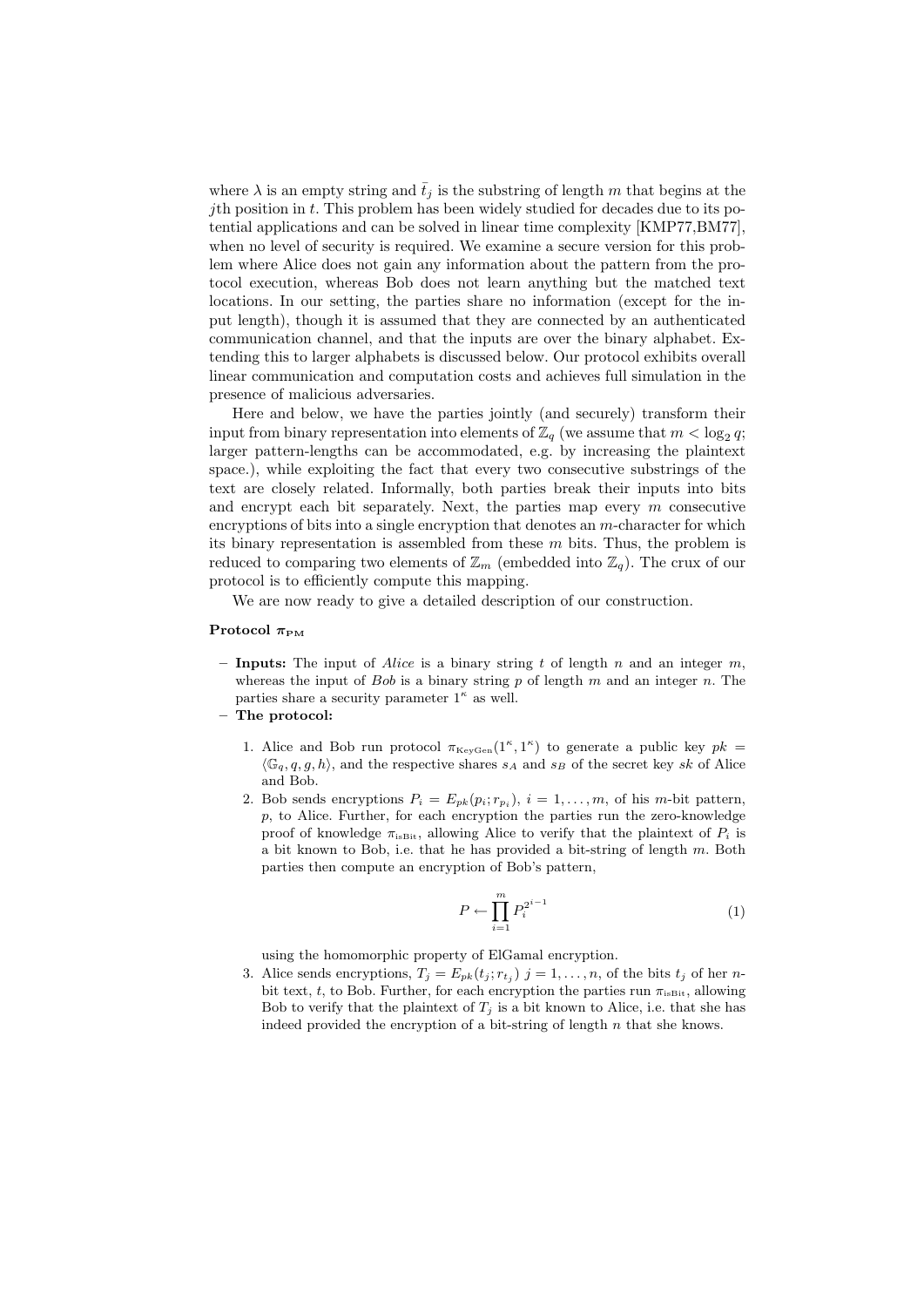4. Let  $\bar{t}_j$  be the m-bit substring of Alice's text t, starting at position  $j =$  $1, \ldots, n-m+1$ . For each such string both parties compute an encryption of that string,

$$
\bar{T}_j \leftarrow \prod_{i=j}^{j+m-1} T_i^{2^{i-j}}.
$$
\n(2)

5. For every  $\bar{T}_j$ ,  $j = 1, \ldots, n - m + 1$ , both parties compute

$$
\Delta_j \leftarrow \bar{T}_j \cdot P^{-1}.\tag{3}
$$

6. For every  $\Delta_j$  j = 1,..., n – m + 1, Alice and Bob reveal to Bob whether its plaintext  $\delta_j$  is zero by running  $\pi_{\text{dec}}$ . Bob then outputs j if this is the case.

CORRECTNESS OF  $\pi_{\text{PM}}$ . Before turning to our proof, we explain the intuition and demonstrate that protocol  $\pi_{PM}$  correctly determines which substrings of the text t match the pattern p. Recall that the value  $P$  that is computed in Eq. (1) (Step 2) is an encryption of Bob's pattern,  $p = \sum_{i=1}^{m} 2^{i-1} p_i$ . This follows from the homomorphic property of ElGamal encryption,

$$
P = \prod_{i=1}^{m} P_i^{2^{i-1}} = E_{pk} \left( \sum_{i=1}^{m} 2^{i-1} p_i, \sum_{i=1}^{m} 2^{i-1} r_{p_i} \right).
$$
 (4)

Note that  $P$  is obtained deterministically from the  $P_i$ , hence both Alice and Bob hold the same fixed encryption. Similarly, in Eq. (2) computed in Step 4, the parties compute encryptions of the substrings of length  $m$  of Alice's text,

$$
\bar{t}_j = \sum_{i=j}^{j+m-1} 2^{i-j} t_i,
$$

see a detailed discussion in the complexity paragraph regarding the efficiency of this step. As with  $P$ , the parties hold the same, fixed encryptions (with randomness  $r_{\bar{t}_j} = \sum_{i=j}^{j+m-1} 2^{i-j} r_{t_i}$ . The encryption  $\Delta_j$  computed by Eq. (3) is an encryption of  $\delta_j = t_j - p$ , i.e. the  $(\mathbb{Z}_q)$  difference between the substring of the text starting at position  $j$  and the pattern.

$$
\Delta_j = \bar{T}_j \cdot P^{-1}
$$
  
=  $E_{pk} (\bar{t}_j - p, r_{\bar{t}_j} - r_p)$ 

At this point, it simply remains for Bob to securely determine which of the  $\Delta_j$ are encryptions of zero, as

$$
\delta_j=0\Leftrightarrow \bar{t}_j=p.
$$

SECURITY OF  $\pi_{\text{PM}}$ . We are now ready to prove the following theorem,

**Theorem 1** (linear pattern matching): Assume that  $\pi_{\text{KeyGen}}, \pi_{\text{dec0}}$  and  $\pi_{\text{isBit}}$  are as described in Section 2 and that  $(G, E, D)$  is the ElGamal scheme. Then  $\pi_{PM}$ securely computes  $\mathcal{F}_{\text{PM}}$  in the presence of malicious adversaries.

Proof. We separately prove security in the case that Alice is corrupted and the case that Bob is corrupted. Our proof is in a hybrid model where a trusted party computes the ideal functionalities  $\mathcal{F}_{\text{KeyGen}}$ ,  $\mathcal{F}_{\text{dec0}}$  and  $\mathcal{F}_{\text{ZK}}^{\mathcal{R}_{\text{isBit}}}$ .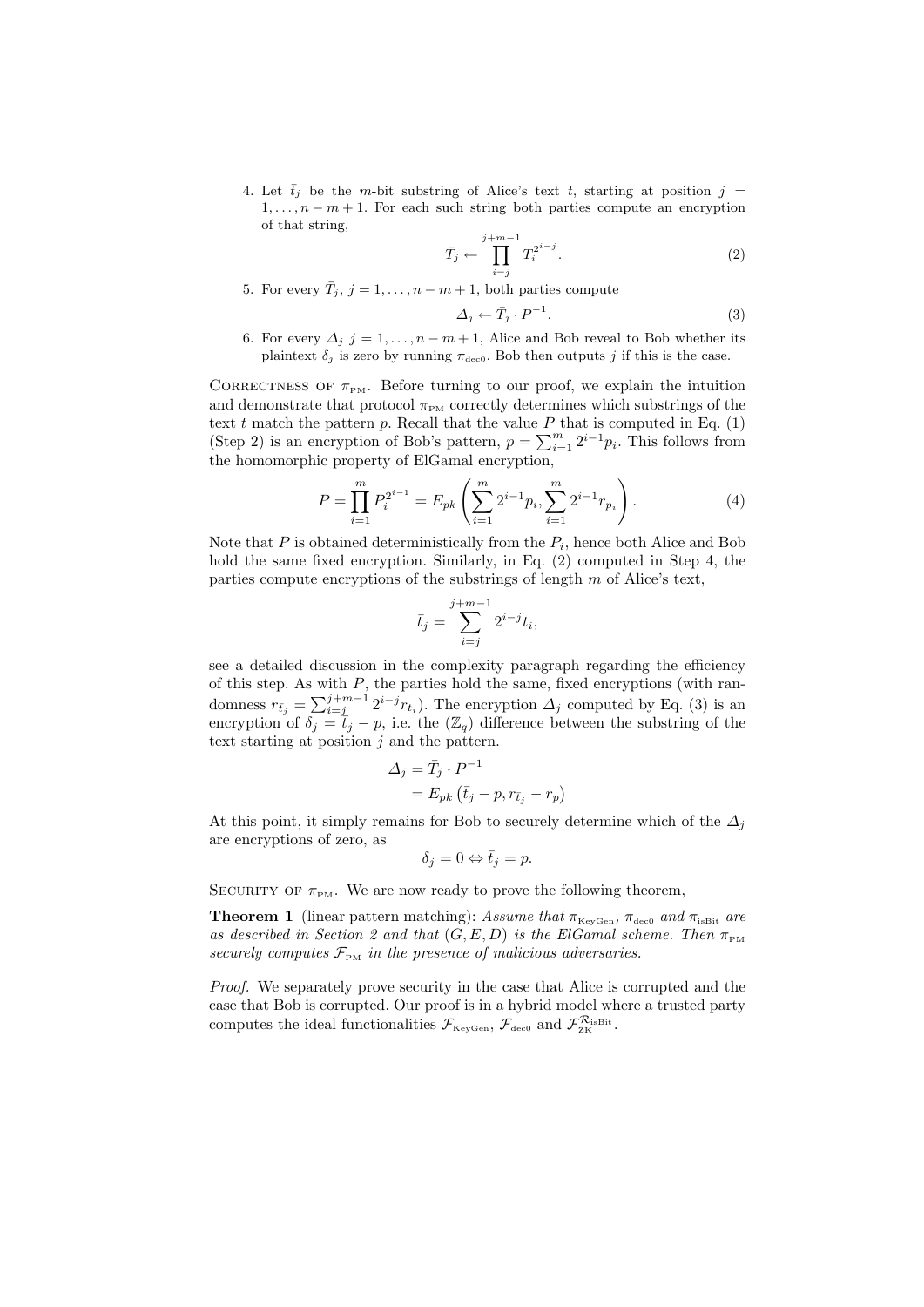Bob is corrupted. Let  $A$  denote an adversary controlling Bob. In this case we need to prove that Bob does not learn anything but the matching text locations. We construct a simulator  $S$  as follows,

- 1. S is given a pattern p of length m, an integer n and  $\mathcal{A}$ 's auxiliary input and invokes  $A$  on these values.
- 2. S emulates the trusted party for  $\pi_{\text{KeyGen}}$  as follows. It first chooses two random elements  $s_A, s_B \in \mathbb{G}_q$  and hands A, its share  $s_B$  and the public key  $\langle \mathbb{G}_q, q, g, h = g^{s_A \cdot s_B} \rangle.$
- 3. S receives from  $A$ , m encryptions and  $A$ 's input for the trusted party for  $\mathcal{F}_{\rm zk}^{\mathcal{R}_{\rm isBit}}$ . If the conditions for which the functionality outputs 1 are not met, S aborts by sending  $\perp$  to the trusted party for  $\mathcal{F}_{\scriptscriptstyle{\text{PM}}}$  and outputs whatever A outputs.
- 4. Otherwise, S defines P according to the witness for  $\pi_{\text{isBit}}$  and sends it to its trusted party. Let Z be the set of returned indices.
- 5. S defines a text t' that is consistent with Z. That is, for every  $j \in Z$ , S defines the substring  $t'_{j} = p_{1}, \ldots, t'_{j+m-1} = p_{m}$ . For the remaining indices S uses the bit one. ( $S$  verifies that the only matches in  $t'$  indeed correspond to the indices from set  $Z$ ). S completes the execution as the honest Alice would on input  $t'$ .
- 6. If at any point A sends an invalid message S aborts, sending  $\perp$  to the trusted party for  $\mathcal{F}_{\text{PM}}$ . Otherwise, it outputs whatever A does.

It is immediate to see that  $S$  runs in probabilistic polynomial time. We prove next that the adversary's views are computational indistinguishable via a reduction to the security of ElGamal. Recalling that the only difference within these views is with respect to the text locations that do not match the pattern, (as  $S$  uses the bit one instead of the actual bit value from  $t$ ) we reduce the ability to distinguish these views to the ability to distinguish the encryptions of the real text against the simulated one for these locations.

Assume there exists a distinguisher  $D$  for these executions, we construct a distinguisher  $D_E$  breaking the semantic security of ElGamal encryption as follows. Upon receiving a public key  $pk$  and auxiliary input t,  $D<sub>E</sub>$  engages in an execution of  $\pi_{\text{KeyGen}}$  with A and sends it  $(s_B, pk)$  where  $s_B \in_R \mathbb{Z}_q$ .  $D_E$  continues emulating the role of Alice as  $S$  does except for Step 3 where it needs to send the encryptions of  $t_1, \ldots, t_n$ . In this step  $D_E$  outputs two sets of plaintexts: (i)  $t_1, \ldots, t_n$  and, (ii)  $t'_1, \ldots, t'_n$ . We denote by  $\tilde{T}_1, \ldots, \tilde{T}_n$  the set of encryptions it receives back.  $D_E$  hands A this set and completes the run as follows. In Step 6  $D<sub>E</sub>$  replaces  $\Delta_j$  with an encryption of zero if and only if  $j \in \mathbb{Z}$ . Otherwise,  $D<sub>E</sub>$ sends an encryption of a random value in  $\mathbb{Z}_q^*$ . Clearly, this step is computed differently than in both the hybrid and simulated executions. Nevertheless, we claim that the distributions on the encryptions are identical. This is due to the fact that for every matched text location the masking result equals zero, and for every non-matching text location the masking result equals a random element of  $\mathbb{Z}_q^*$ . Hence, the adversary's views are identical.

Finally,  $D_E$  invokes D on A's output and outputs whatever D outputs. Note that if  $D<sub>E</sub>$  is given the encryptions of t then the adversary's view is distributed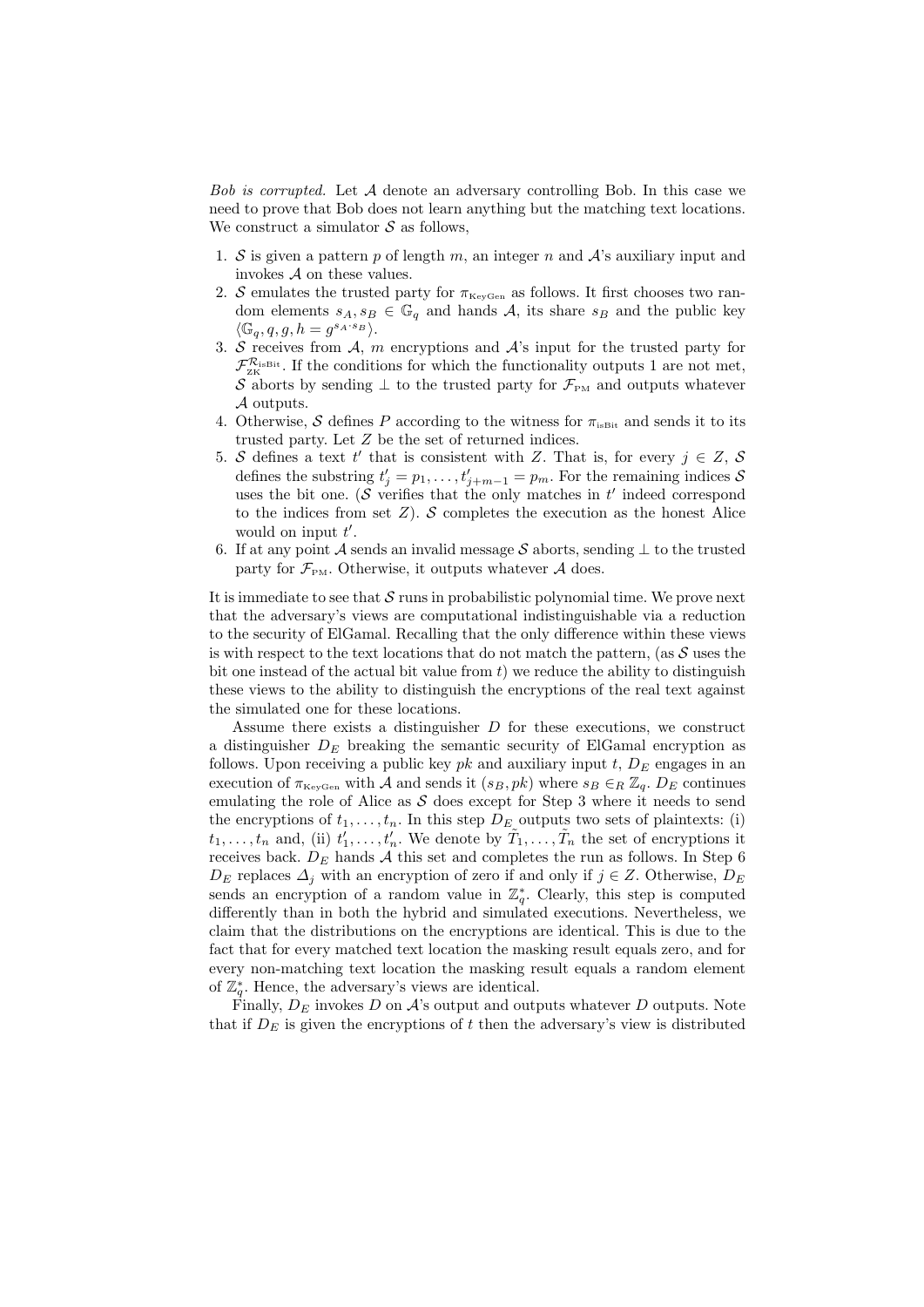as in the hybrid execution. Moreover, if it receives an encryption of  $t'$ , then the adversary's view is as in the simulation with  $\mathcal{S}$ .

Alice is corrupted. Since Alice does not receive any output from the execution, we only need to prove that privacy is preserved, and that Bob's output cannot be affected (except with negligible probability). The proof follows the outlines of the former case. Therefore, due to space considerations we omit the details here.

COMPLEXITY OF  $\pi_{\text{PM}}$ . The round complexity is constant, as the key generation process and the zero knowledge proofs run in constant rounds. Further, the number of group elements exchanged is bounded by  $O(n + m)$ , as there are  $n-m+1$  substrings of length m and each zero-knowledge proof requires constant number of group elements.

Regarding computational complexity, it is clear that except for Step 4 at most  $O(m + n)$  exponentiations are required. Note first that Eq. (2) can be implemented using the *square and multiply* technique. Namely, for every  $j =$  $1, \ldots, n-m+1$ ,  $\bar{T}_j$  is computed by  $(\ldots ((T_j)^2 \cdot T_{j+1})^2 \cdot T_{j+2} \ldots)^2 \cdot T_{j+m-1}$ .

This requires  $O(m)$  multiplications for each text location, which amounts to total  $O(nm)$  multiplications for the entire text. Reducing the number of multiplications into  $O(n)$  (on the expense of increasing the number of exponentiations) can be easily shown. Loosely speaking, in addition to sending an encryption of 0 or 1 for each text location, Alice sends an encryption of 0 or  $2<sup>m</sup>$ , respectively, and proves consistency. From practical point of view, it may be much more efficient to compute  $O(m)$  multiplications for each location, than proving this consistency (even though it only requires a constant number of exponentiations.)

Finally, note that our protocols utilize ElGamal encryption which can be implemented over an elliptic curve group. This may reduce the modulus value dramatically, as now only 160 bits are typically needed for the size of the key.

#### 3.1 Variations

Non-binary alphabets Alphabets of larger size, s, can be handled by encoding the characters as elements of  $\mathbb{Z}_s$  and using s-ary rather than binary notation for the  $\bar{T}_j$  and P. Proving in ZK that an encryption contains a valid character is straightforward, e.g. it can be provided in binary (which of course requires  $O(\log s)$  encryptions).

LONG PATTERNS When the pattern length,  $m$ , (or the alphabet size, s) is large, requiring  $q > s^m$  may not be acceptable. This can be avoided by encoding the pattern p and substrings  $\bar{t}_j$  into multiple  $\mathbb{Z}_q$  values,  $\{p^{(i)}\}_i, \{\bar{t}_j^{(i)}\}_i$ . Having computed encryptions  $\{\Delta_i\}_i$  of the differences  $\{\delta_i = p^{(i)} - \bar{t}_j^{(i)}\}_i$ , Alice raises each encryption to a random, non-zero exponents  $r_i$ , rerandomizes them and sends them to Bob (and proves that everything was done correctly). The parties then executes  $\pi_{\text{deco}}$  on the product of these encryptions and Bob reports a match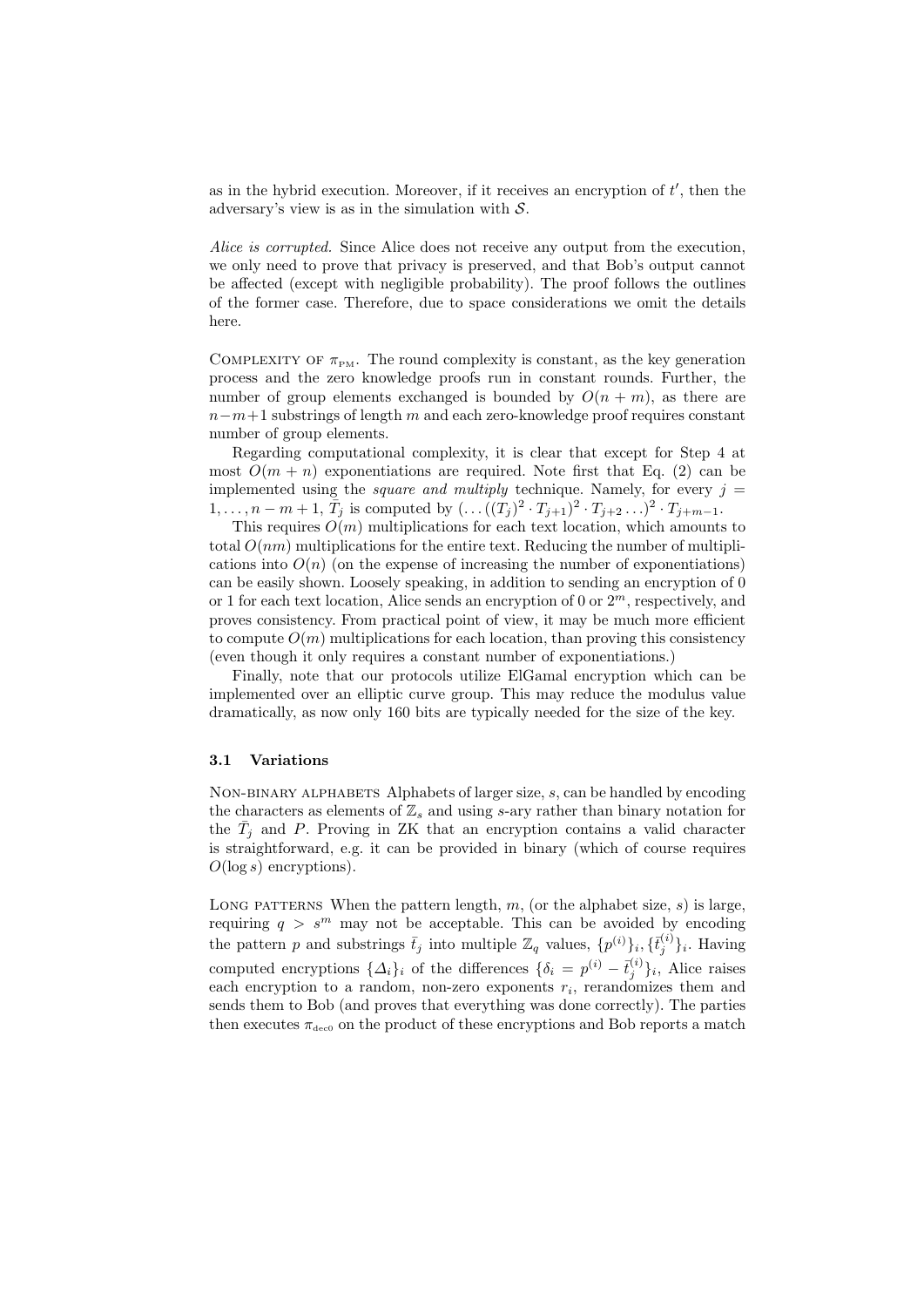if a 0 is found. Note that the plaintext of this product is  $\sum_i r_i \cdot \delta_i$ . Thus, if the pattern matches, all  $\delta_i = 0$  implying that this is an encryption of 0. If one or more  $\delta_i \neq 0$ , then the probability of this being an encryption of 0 is negligible.

Hiding match locations It may be required that Bob only learns the number of matches and not the actual locations of the hits. One example is determining how frequently some gene occurs rather than where it occurs in some DNA sequence. This is easily achieved by simply having Alice pick a uniformly random permutation and permute (and rerandomize) the  $\Delta_i$  of Eq. (3). The encryptions are sent to Bob, and  $\pi_{\text{\tiny{perm}}}$  is executed, allowing him to verify Alice's behavior. Finally,  $\pi_{\text{dec}}$  is run and Bob outputs the number of encryptions of 0 received.

Correctness is immediate: An encryption of 0 still signals that a match occurred. However, due to the random permutation that Alice applies, the locations are shuffled, implying that Bob does not learn the actual matches.

# 4 Secure Pattern Matching with Wildcards

The first variant of the classical pattern matching problem allows Bob to place wildcards, denoted by  $\star$ , in his pattern; these should match both 0 and 1. More formally, the parties wish the compute the functionality  $\mathcal{F}_{\text{PM-}\star}$  defined by,

$$
((p, n), (t, m)) \mapsto \begin{cases} (\{j \mid \bar{t}_j \stackrel{\star}{=} p\}_{j=1}^{n-m+1}, \lambda) \text{ if } |p| = m \text{ and } |t| = n \\ (\lambda, \lambda) \text{ otherwise} \end{cases}
$$

where  $\bar{t}_j$  is the substring of length m that begins at the jth position of t and  $\stackrel{\star}{=}$ is defined as "equal except with respect to  $\star$ -positions." This problem has been widely looked at by researchers with the aim to generalize the basic searching model to searching with errors. This variant is known as *pattern matching with* don't cares and can be solved in  $O(n+m)$  time [IR07]. The secure version of this problem guarantees that Alice will not be able to trace the locations of the don't cares in addition to the security requirement introduced for the basic problem.

The core idea of the solution is to proceed as in the standard one with two exceptions: Bob must supply the wildcard positions in encrypted form, and the substrings of Alice's text must be modified to ensure that they will match (i.e. equal) the pattern at those positions. Achieving correctness and ensuring correct behavior requires substantial modification of the protocol. Intuitively, for every m-bit substring  $\bar{t}_j$  of t, Bob replaces Alice's value by 0 at the wildcard positions resulting in a string  $\bar{t}'_j$ , see Step 6 below. Similarly, a pattern  $p'$  is obtained from  $p$  by replacing the wildcards by 0. Clearly this ensures that the bits of  $\bar{t}_j$  and p' are equal at all wildcard positions. Thus,  $\bar{t}_j' = p'$  precisely when  $\bar{t}_i$  equals p at all non-wildcard positions.

# Protocol  $\pi_{\text{PM}-\star}$

– Inputs: The input of *Alice* is a binary string t of length n and an integer m, whereas the input of Bob is a string p over the alphabet  $\{0, 1, \star\}$  of length m and an integer *n*. The parties share a security parameter  $1^{\kappa}$  as well.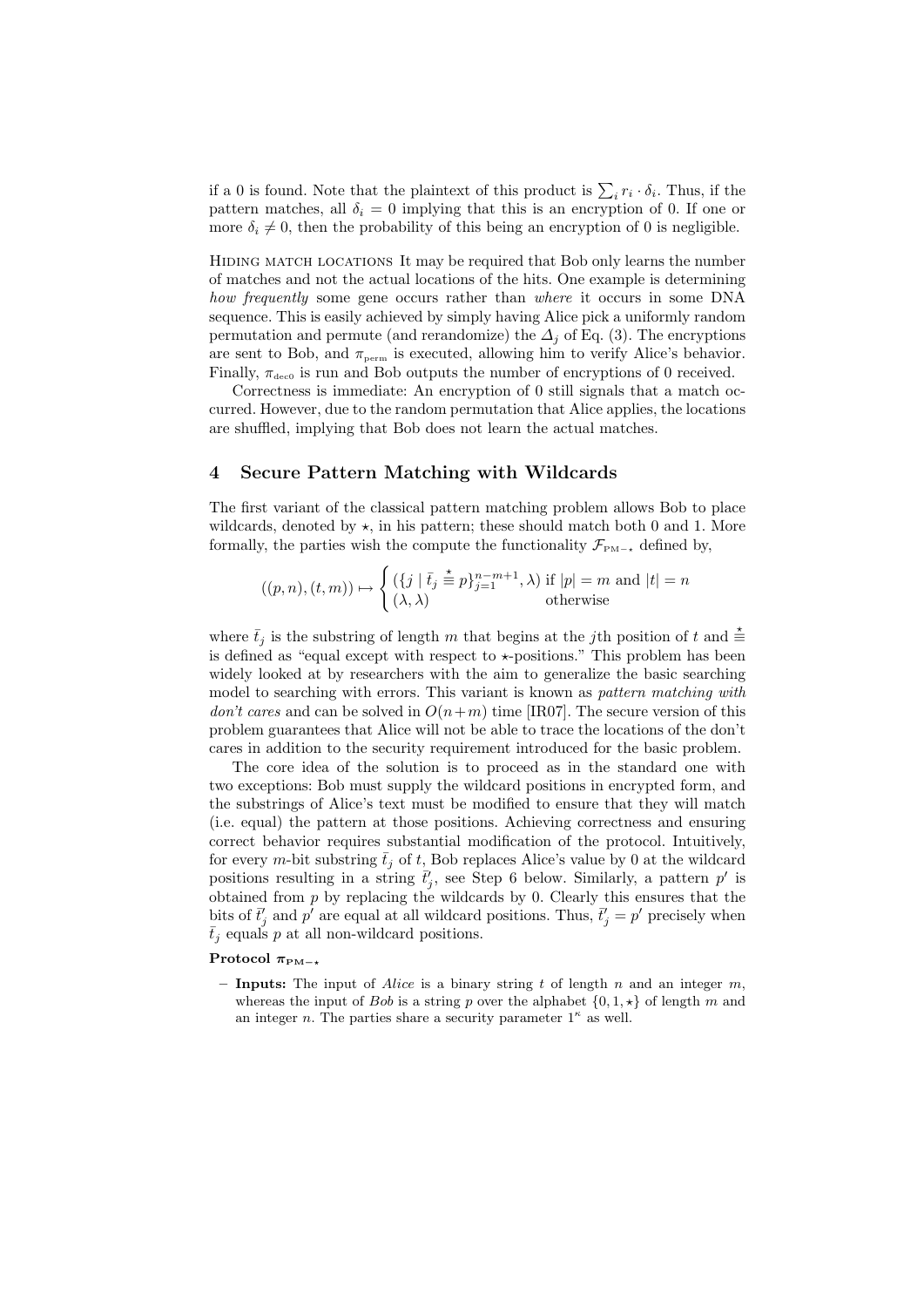#### – The protocol:

- 1. Alice and Bob run protocol  $\pi_{\text{KeyGen}}(1^{\kappa}, 1^{\kappa})$  to generate a public key  $pk =$  $\langle \mathbb{G}_q, q, q, h \rangle$ , and the respective shares  $s_A$  and  $s_B$  of the secret key sk.
- 2. For each position  $i = 1, \ldots, m$ , Bob first replaces  $\star$  by 0

$$
p_i' \leftarrow \begin{cases} 1 & \text{if } p_i = 1 \\ 0 & \text{otherwise} \end{cases}
$$

.

He then sends encryptions  $P'_i = E_{pk}(p'_i; r_{p'_i})$  for  $i = 1, ..., m$  to Alice, and for each one they execute  $\pi_{\text{isBit}}$ . Finally, both parties compute an encryption of Bob's "pattern" in binary,

$$
P' \leftarrow \prod_{i=1}^m {P'_i}^{2^{i-1}}.
$$

3. For each position  $i = 1, \ldots, m$  of Bob's pattern, he computes a bit denoting the occurrences of a  $\star$ ,

$$
w_i \leftarrow \begin{cases} 0 & \text{if } p_i = \star \\ 1 & \text{otherwise} \end{cases}.
$$

He then encrypts these and sends the result to Alice,

$$
W_i \leftarrow E_{pk}(w_i, r_{w_i}),
$$

and the two run  $\pi_{\mathrm{isBit}}$  for each one.

- 4. For each  $i = 1, ..., m$ , Bob and Alice run  $\pi_{i \text{sbit}}$  on  $W_i/P'_i$ . This demonstrates to Alice that if  $p'_i$  is set, then so is  $w_i$ , i.e. that only 0's occur at wildcard position.
- 5. Alice supplies her input as in Step 3 of Protocol  $\pi_{PM}$  in Section 3. She sends encryptions,  $T_j = E_{pk}(t_j; r_{t_j})$   $j = 1, ..., n$ , of the bits of t to Bob. Then the parties run  $\pi_{\text{isBit}}$  for each of the encryptions.
- 6. For every entry  $i = 1, \ldots, m$  of every m-bit substring of t starting at position  $j = 1, \ldots, n - m + 1$ , Bob computes an encryption

$$
\hat{T}_{j,i} \leftarrow (T_{j+i-1})^{w_i} \cdot E_{pk} (0, r_{j,i}).
$$

He sends these to Alice, and they run  $\pi_{\text{mult}}$  on each triple  $(T_{j+i-1}, W_i, \hat{T}_{j,i}),$ allowing Alice to verify that Bob has correctly multiplied the plaintexts of the  $W_i$  onto the  $T_{j+i-1}$ . Both parties then compute encryptions of the modified substrings of Alice's text

$$
\bar{T}_j' \leftarrow \prod_{i=1}^m \left(\hat{T}_{j,i}\right)^{2^{i-1}}.
$$

7. The protocol concludes as Protocol  $\pi_{PM}$  does. For each of the  $\overline{T}'_j$  where  $j =$  $1, \ldots, n-m+1$ , the parties compute

$$
\Delta_j \leftarrow \bar{T}'_j \cdot {P'}^{-1},
$$

and run  $\pi_{\text{dec}}$ . This reveals to Bob which of plaintexts  $\delta_j$  are 0. For each  $\delta_j = 0$ he concludes that the pattern matched and outputs j.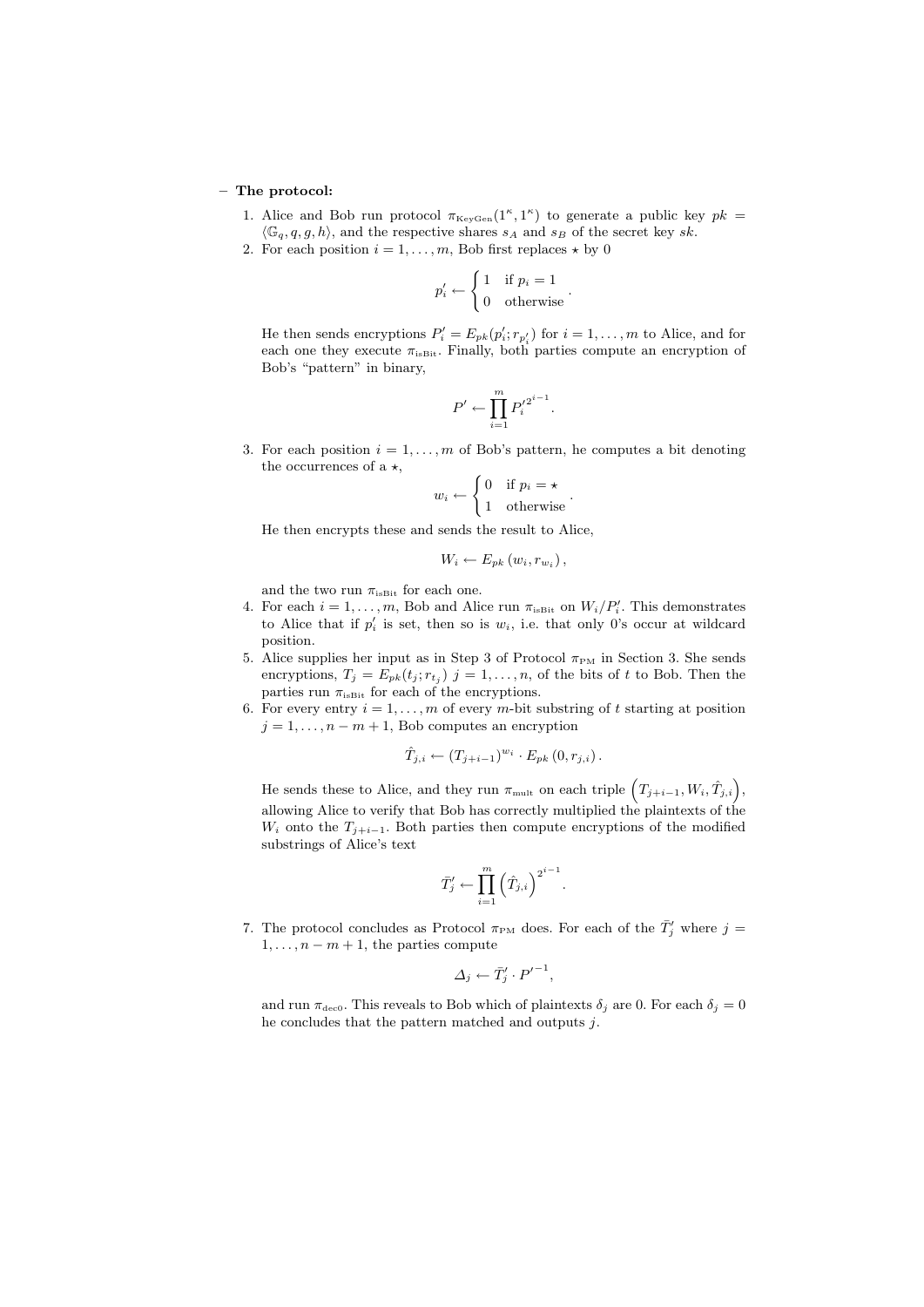To see that the protocol does not introduce new opportunities for malicious behavior, first note that Alice specification is essentially as in the basic protocol  $\pi_{\text{PM}}$ . Regarding Bob, the proofs of correct behavior limit him to supplying an input that an honest Bob could have supplied as well. Bob's input,  $p'_i$   $i = 1, \ldots, m$ , is first shown to be a bit string, Step 2. The invocations of  $\pi_{\text{isBit}}$  of Step 3 then ensure that so is the "wildcard string." Finally, in Step 4 it is verified that for each wildcard  $p_i$  of  $p, p'_i = 0$ . In other words, there is a valid input where the honest Bob would send encryptions of the values that the malicious Bob can use. The only remaining option for a malicious Bob is in Step 6, however, the invocations of  $\pi_{\text{mult}}$  ensure his correct behavior. Formal simulation is analogous to that in Section 3. We state the following theorem:

**Theorem 2** (wildcards): Assume that  $\pi_{\text{KeyGen}}, \pi_{\text{dec}}$ ,  $\pi_{\text{isBit}},$  and  $\pi_{\text{mult}}$  are as described in Section 2 and that  $(G, E, D)$  is the ElGamal scheme. Then  $\pi_{P_{M-\star}}$ securely computes  $\mathcal{F}_{\text{PM-}\star}$  in the presence of malicious adversaries.

Regarding complexity, clearly the most costly part of the protocol is Step 6 which requires Bob to sends  $\Theta(nm)$  encryptions,  $\hat{T}_{j,i}$  to Alice, as well as an invocation of  $\pi_{\text{mult}}$  for each of them. Hence, communication and computation complexity is increased to  $O(nm)$ , while round complexity remains constant.

# 5 Secure Approximate Matching

The second variation considered is approximate pattern matching: Alice holds an *n*-bit string t, while Bob holds an *m*-bit pattern p. The parties wish to determine approximate matches – strings with Hamming distance less than some threshold  $\tau \leq m$ . This is captured by the functionality  $\mathcal{F}_{APM}$  defined by,

$$
((p, n, \tau), (t, m, \tau')) \mapsto \begin{cases} (\{j \mid \delta_H (\bar{t}_j, p) < \tau\}_{j=1}^{n-m+1}, \lambda) & \text{if } |p| = m \ge \tau = \tau' \\ (\lambda, \lambda) & \text{otherwise} \end{cases}
$$

where  $\delta_H$  denotes Hamming distance and  $\bar{t}_j$  is the substring of length m that begins at the j<sup>th</sup> position in  $t$ . We assume that the parties share some threshold  $\tau \in \mathbb{N}$ . Note that this problem is an extension of pattern matching with don't cares problem introduced in Section 4. Bob is able to learn all the matches within some error bound instead of learning the matches for specified error locations.

Two of the most important applications of approximate pattern matching are spell checking and matching DNA sequences. The most recent algorithm for solving this problem without considering privacy is by Amir et al.  $[ALPO0]$ which introduced a solution in time  $O(n\sqrt{\tau \log \tau})$ . Our solution achieves  $O(nm)$ computation and communication complexity.

The main idea behind the construction is to have the parties securely supply their inputs in binary as above. Then, to determine the matches, the parties first compute the (encrypted) Hamming distances  $h_i$  using the homomorphic properties of ElGamal encryption (Steps 5 and 6). They then check whether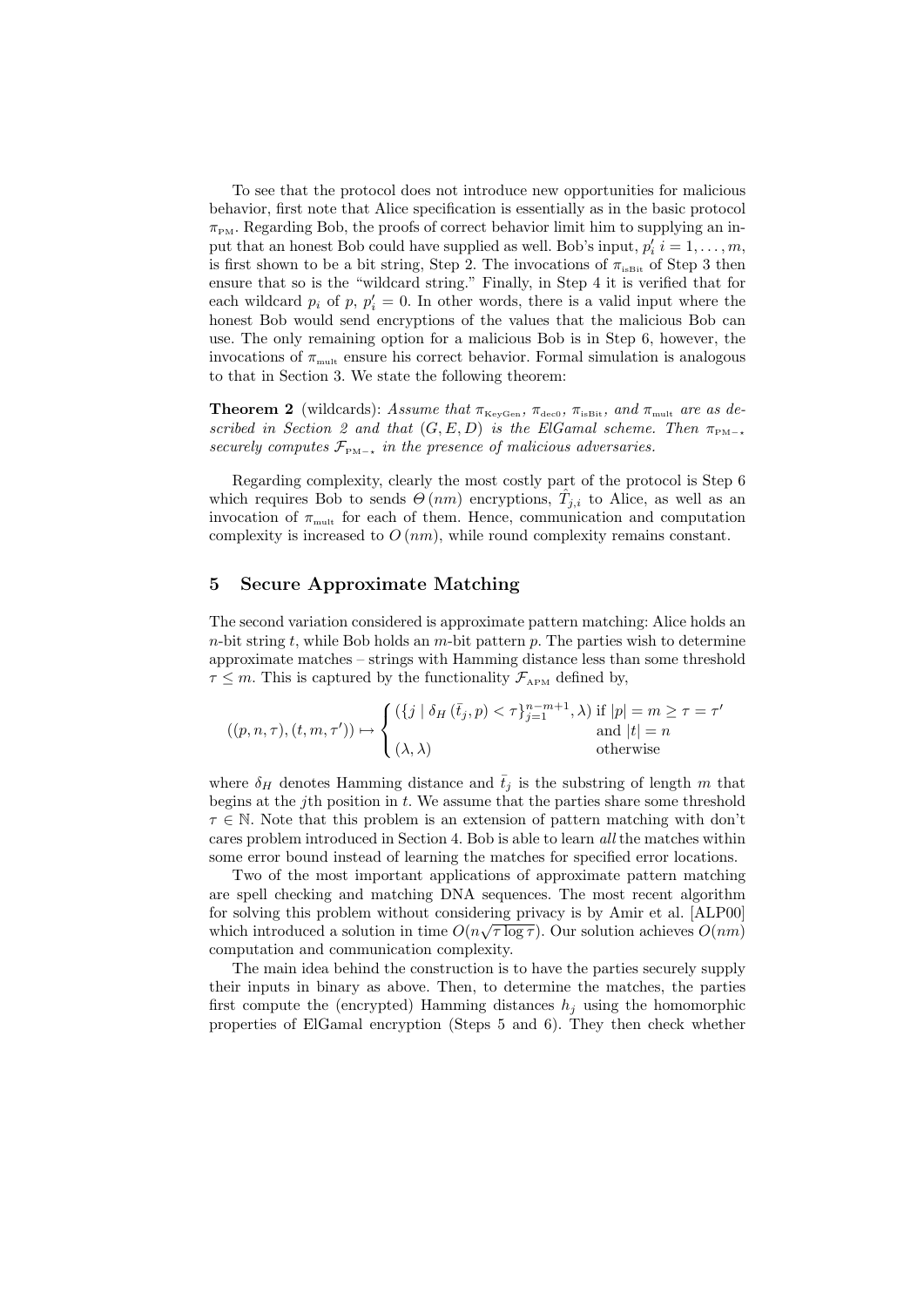$h_j = k$  for each  $k < \tau$ . To avoid leaking information, these results are permuted before the final decryption.

#### Protocol  $\pi_{\text{APM}}$

- Inputs: The input of *Alice* is a binary string  $t$  of length  $n$ , an integer  $m$  and a threshold  $\tau'$ , whereas the input of Bob is a binary string p of length m, an integer n and a threshold  $\tau$ . The parties share a security parameter  $1^{\kappa}$  as well.
- The protocol:
	- 1. Alice and Bob run protocol  $\pi_{\text{KeyGen}}(1^{\kappa}, 1^{\kappa})$  to generate a public key  $pk =$  $\langle \mathbb{G}_q, q, g, h \rangle$ , and the respective shares  $s_A$  and  $s_B$  of the secret key sk.
	- 2. Alice sends Bob  $\tau'$  and the parties continue if  $\tau = \tau'$ .
	- 3. As in the basic solution, Bob first sends encryptions  $P_i = E_{pk}(p_i; r_{p_i})$  i =  $1, \ldots, m$ , of the bits of his m-bit pattern, p, to Alice. They then run  $\pi_{i \text{\tiny{sBit}}}$  for each one.
	- 4. Alice similarly provides encryptions,  $T_j = E_{pk}(t_j; r_{t_j})$   $j = 1, ..., n$  of her input as in  $\pi_{PM}$ ; for each one the parties execute  $\pi_{isBit}$ .
	- 5. For every entry  $i = 1, \ldots, m$  of every m-bit substring of t starting at position  $j = 1, \ldots, n - m + 1$ , Bob computes an encryption

$$
\Pi_{j,i} \leftarrow T_{j+i-1}^{p_i} \cdot E_{pk} \left( 0, r_{j,i} \right). \tag{5}
$$

He sends these to Alice, and for each triple  $(T_{j+i-1}, P_i, \Pi_{j,i})$  the parties run  $\pi_{\text{mult}}$ . This allows Alice to verify that Bob has correctly multiplied the plaintexts of the  $P_i$  onto the  $T_{i+i-1}$ .

6. For every entry  $i = 1, \ldots, m$  of every m-bit substring of t starting at position  $j = 1, \ldots, n - m + 1$ , both parties compute encryptions  $X_{j,i}$ ,

$$
X_{j,i} \leftarrow T_{j+i-1} \cdot P_i \cdot \Pi_{j,i}^{-2}.
$$

Note that as the plaintext of  $\Pi_{j,i}$  is  $p_i \cdot t_{j+i-1}$ , the plaintext of  $X_{j,i}$  is  $p_i \oplus t_{j+i-1}$ . For every  $j = 1, \ldots, n - m + 1$  – i.e. for every substring – both parties compute

$$
H_j \leftarrow \prod_{i=1}^m X_{j,i}.
$$

7. For every  $k = 0, \ldots, \tau - 1$  (i.e. for every Hamming distance which would be considered a match) and for every substring of length m starting at  $j =$  $1, \ldots, n-m+1$ , both parties compute

$$
\Delta_{j,k} \leftarrow H_j \cdot \left\langle 1, g^{-k} \right\rangle. \tag{6}
$$

8. For every  $j = 1, \ldots, n - m + 1$ , Alice picks a uniformly random permutation  $\pi_j : \mathbb{Z}_{\tau} \to \mathbb{Z}_{\tau}$  and applies  $\pi_j$  to the set  $\{\Delta_{j,k}\}_k$ ,

$$
\left(\Delta'_{j,0},\ldots,\Delta'_{j,\tau-1}\right)\leftarrow \pi_j\left(\Delta_{j,0},\ldots,\Delta_{j,\tau-1}\right),
$$

rerandomizes all encryptions,

$$
\Delta_{j,k}^{\prime\prime} \leftarrow \Delta_{j,k}^{\prime} \cdot E_{pk} (0, r_{j,k}^{\prime})
$$

for  $j = 1, ..., n-m+1$  and  $k = 0, ..., \tau-1$ , and sends the  $\Delta_{j,k}''$  to Bob. For every permutation,  $j = 1, \ldots, n - m + 1$ , the parties execute  $\pi_{\text{perm}}$  on  $((\Delta_{j,0}, \ldots, \Delta_{j,\tau-1}), (\Delta''_{j,0}, \ldots, \Delta''_{j,\tau-1}))$  allowing Bob to verify that the plaintexts of the  $\Delta_{j,k}''$  correspond to those of the  $\Delta_{j,k}$  for all (fixed) j.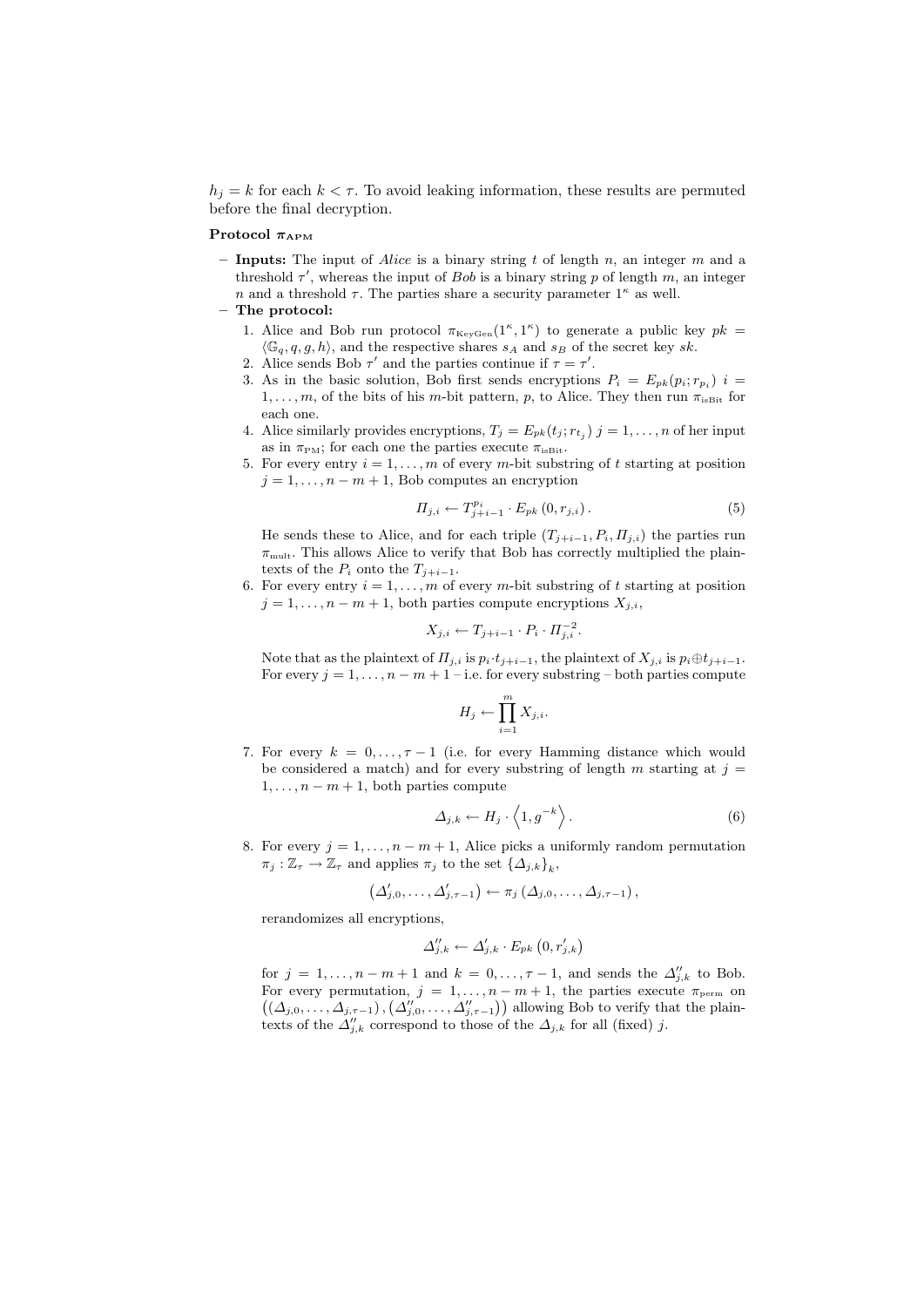9. Finally, Alice and Bob execute  $\pi_{\text{deco}}$  on each  $\Delta_{j,k}''$  for  $j = 1, \ldots, n - m + 1$ and  $k = 0, \ldots, \tau - 1$ . This reveals to Bob which plaintexts  $\delta_{j,k}$  are 0. He then outputs j iff this is the case for one of  $\delta_{j,0}'$ , ...,  $\delta_{j,\tau-1}''$ .

Correctness follows from the intuition: The plaintexts of the  $H_j$  from Equation (5) are the sum of the ones of the  $X_{j,i}$   $i = 1, \ldots, m$ . I.e. it is the number of differing bits of p and  $\bar{t}_j$  – the Hamming distance – as the plaintext of  $X_{j,i}$  is  $t_{j+i-1} + p_i - 2 \cdot t_{j+i-1} \cdot p_i = t_{j+i-1} \oplus p_i.$ 

Each threshold test is performed using  $\tau$  tests of equality, one for each possible value  $k < \tau$ , where each test simply subtracts the associated k from  $H_i$  under the encryption, Eq. (6), at which point the parties may mask and decrypt towards Bob. Note that the standard masking combined with the permutation of Step 8 ensures that for every potential match. Bob either receives  $\tau$  uniformly random encryptions of random, non-zero values, or  $\tau - 1$  such encryptions and a single encryption of zero. Hence we state the following theorem:

**Theorem 3** (approximate): Assume that  $\pi_{\text{KeyGen}}, \pi_{\text{dec0}}$  and  $\pi_{\text{isBit}},$  and  $\pi_{\text{mult}}$  are as described in Section 2 and that  $(G, E, D)$  is the ElGamal scheme. Then  $\pi_{\text{APM}}$ securely computes  $\mathcal{F}_{APM}$  in the presence of malicious adversaries.

Regarding complexity, the most expensive steps are those associated with computing the Hamming distances, Steps 5 and 6, as there are  $\Theta(nm) \prod_{j,i}$  and  $X_{j,i}$ . The concluding steps – computing, randomizing (permuting), and decrypting the  $\Delta_{i,k}$  – require  $\Theta(n\tau)$  work, however, as  $\tau \leq m$  this is no more expensive. Hence overall communication and computation is  $O(mn)$ , while round complexity is constant as in the previous solutions.

# 6 Hiding the Pattern Length

Here Alice is not required to know the length  $m$  of Bob's pattern, only an upper bound  $M \geq m$ . Moreover, she will not learn any information about m. More formally, the parties wish to compute the functionality  $\mathcal{F}_{\text{PM-npl}}$  defined by,

$$
((p, n), (t, M)) \mapsto \begin{cases} (\{j \mid \bar{t}_j = p\}_{j=1}^{n-m+1}, \lambda) & \text{if } |p| \le M \text{ and } |t| = n \\ (\lambda, \lambda) & \text{otherwise} \end{cases}
$$

where  $\bar{t}_j$  is the substring of length m that begins at the jth position in t. A protocol  $\pi_{\text{PM-hpl}}$  that realizes  $\mathcal{F}_{\text{PM-hpl}}$  can be obtained through minor alterations of  $\pi_{\text{PM}-\star}$ . Due to space constraints we only sketch these, and postpone the detailed description and simulator proof to the full version of the paper.

The main idea is to have Bob construct a pattern  $\hat{p}$  of length M by padding p with  $M - m$  wildcards. Though not completely correct, intuitively, executing  $\pi_{\text{PM}-\star}$  on input  $((\hat{p}, n), (t, M))$  provides the desired result, as the wildcards ensure that the irrelevant postfixes of the  $\bar{t}_j$  are "ignored." There are two reasons why this does not suffice. Firstly, the wildcards of  $\pi_{\text{PM-}\star}$  mean match any character, however, matches must also be found when the wildcards occur after the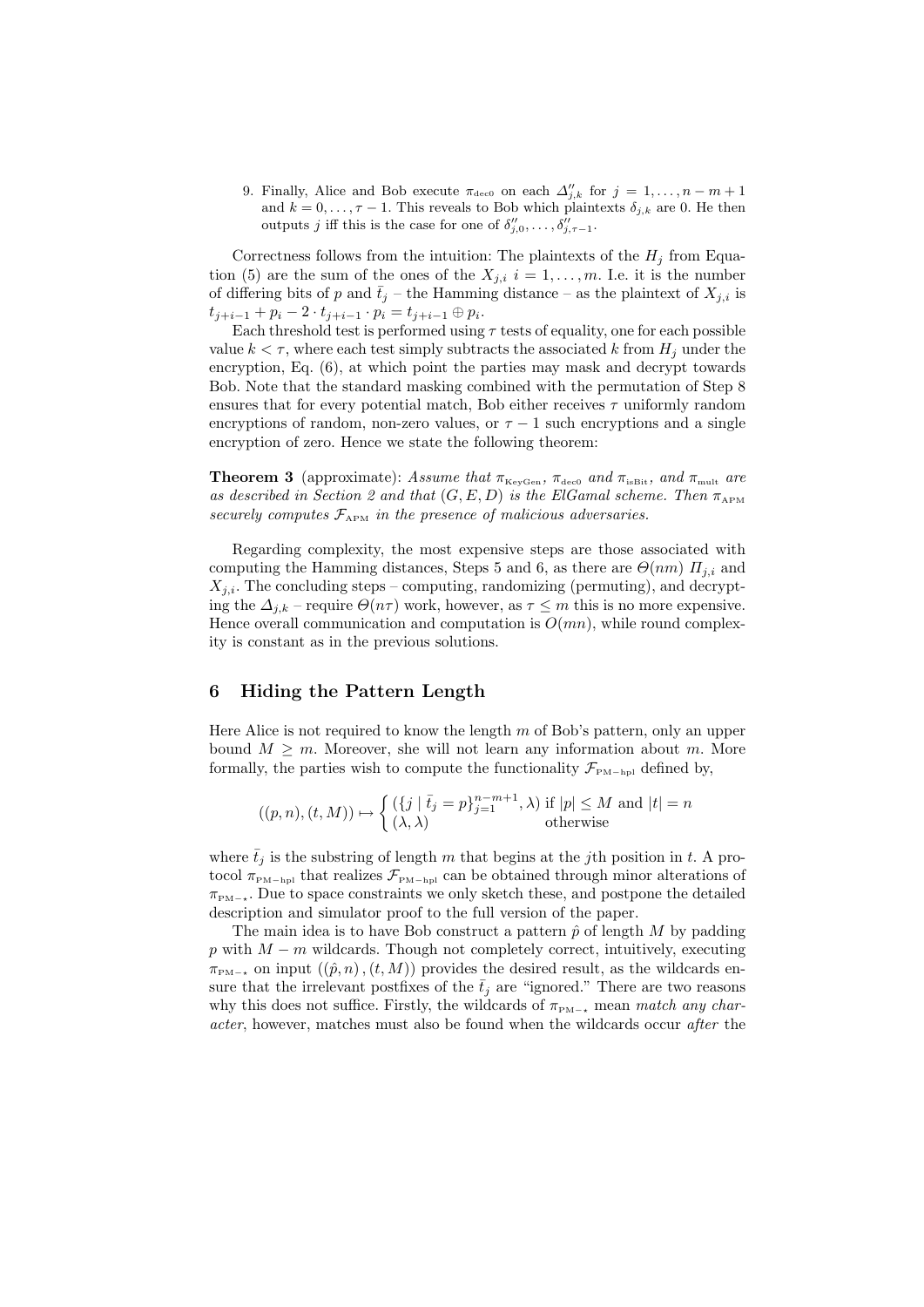end of the text (where there are no characters). Secondly, a malicious Bob must not have full access to wildcard-usage  $-$  i.e. he must not be able to arbitrarily place wildcards, they must occur only at the end of  $\hat{p}$ .

– Matching  $\bar{t}_j$  when  $j > n - M + 1$ : The solution to the former problem is completely straightforward: extend  $(pad)$   $t$  with symbols that only match wildcards. Going into more detail, first let  $N = n + M - 1$ . The parties pad Alice's encrypted text,  $T_1, \ldots, T_n$  with  $M-1$  default encryptions of 2,

$$
T_{n+1}=\ldots=T_N=\langle 1,g^2\rangle.
$$

Then, rather than use a binary representation for the encryptions  $P'$  and  $\bar{T}'_j$ (Steps 2 and 6 of  $\pi_{\text{\tiny PM-}\star}$ ), we use a ternary representation

$$
\hat{P} \leftarrow \prod_{i=1}^{M} (P'_i)^{3^{i-1}}, \qquad \bar{T}'_j \leftarrow \prod_{i=j}^{j+M-1} \hat{T}^{3^{i-j}}_{j,i}.
$$

Intuitively, this works as we have simply extended our alphabet with an additional character, 2.

– Ensuring a proper  $\hat{p}$ : To prevent malicious behavior, Bob should demonstrate to Alice that  $\hat{p}$  has been properly constructed, i.e. that all wildcards occur at the end of the pattern. This can be done by showing that  $w_1, \ldots, w_M$ is monotonically non-increasing, i.e. that a 1 (non-wildcard) never follows a 0 (wildcard). Bob can demonstrate this fact by executing  $\pi_{\text{isBit}}$  on  $W_i/W_{i+1}$ for  $i = 1, ..., M - 1$ .

Complexity is equivalent to  $\pi_{P_{M-\star}}$ . We conclude with the following theorem,

**Theorem 4** (pattern length hiding): Assume that  $\pi_{\text{KeyGen}}, \pi_{\text{Dec}}, \pi_{\text{isBit}},$  and  $\pi_{\text{mult}}$ are as described in Section 2 and that  $(G, E, D)$  is the ElGamal scheme. Then  $\pi_{\text{PM-hpl}}$  securely computes  $\mathcal{F}_{\text{PM-hpl}}$  in the presence of malicious adversaries.

# 7 Hiding the Text Length

The final variant does not require Bob to know the actual text length  $n$ , only an upper bound  $N \geq n$ . Moreover, he learns no information about n other than what can be inferred from the output. This property is desirable in applications where it is crucial to hide the size of the database as it gives away sensitive information. More formally, the parties wish the compute the functionality  $\mathcal{F}_{PM-htl}$ ,

$$
((p, N), (t, m)) \mapsto \begin{cases} (\{j \mid \bar{t}_j = p\}_{j=1}^{n-m+1}, \lambda) & \text{if } |p| = m \text{ and } |t| \le N \\ (\lambda, \lambda) & \text{otherwise} \end{cases}
$$

where  $\bar{t}_j$  is the substring of length m that begins at the jth position in t.

Due to space constraints, we only sketch the solution. The core idea is to have Alice pad her text with  $N - n$  2s, and then demonstrate that any 2s occur at the end. The details of the solution are similar to those of  $\pi_{\text{PM-hpl}}$  above.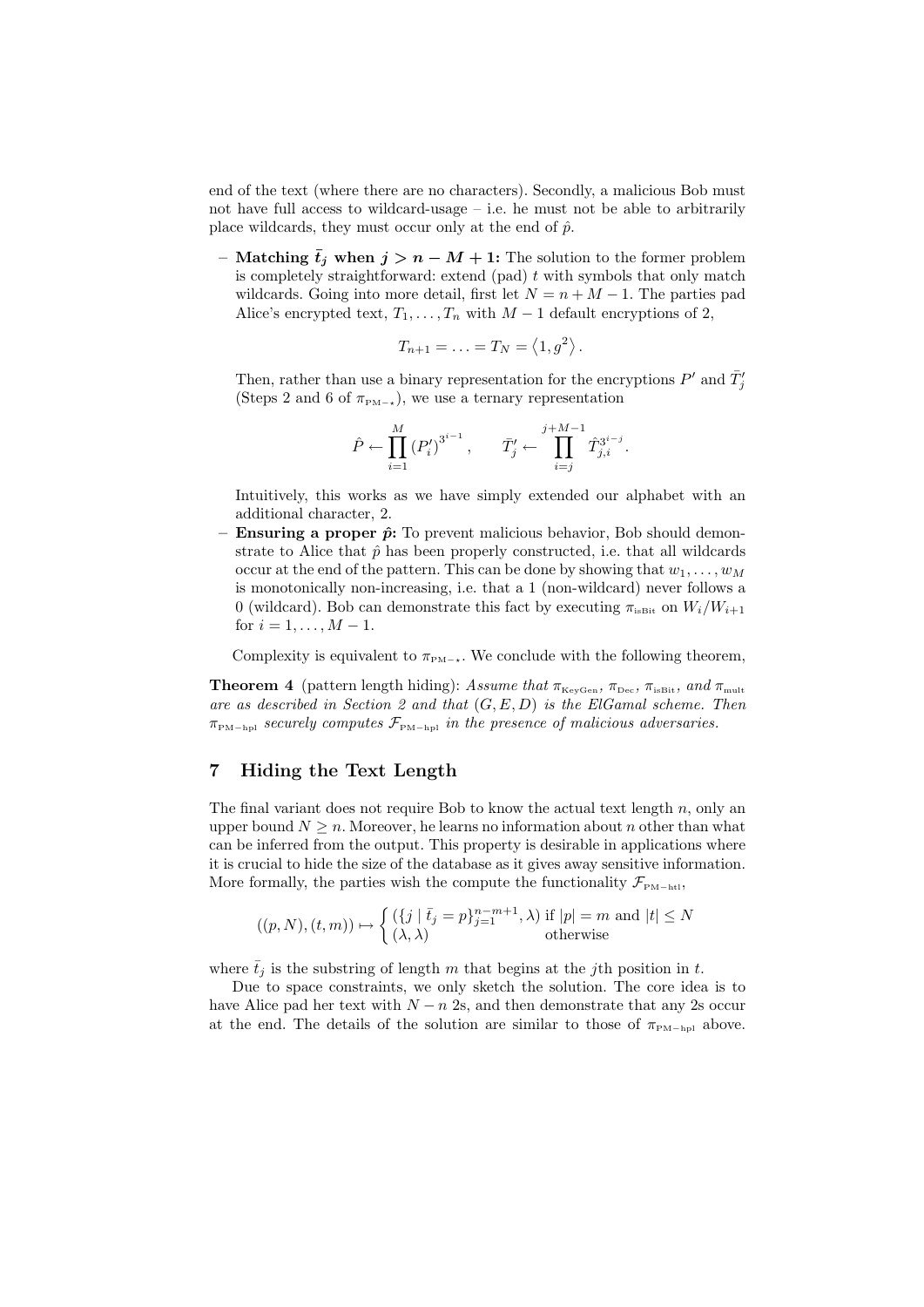Regarding complexity, it can be shown that only  $O(N+m)$  encryptions change hands, hence only this many zero-knowledge proofs of knowledge are needed as well; i.e. communication and computation complexity are linear. The required number of rounds is constant.

**Theorem 5** (text length hiding): Assume that  $\pi_{\text{KeyGen}}$ ,  $\pi_{\text{dec0}}$  and  $\pi_{\text{isBit}}$  are as described in Section 2 and that  $(G, E, D)$  is the ElGamal scheme. Then  $\pi_{\text{PM-htl}}$ securely computes  $\mathcal{F}_{\text{PM-htl}}$  in the presence of malicious adversaries.

## References

- [ACF02] Masayuki Abe, Ronald Cramer, and Serge Fehr. Non-interactive distributedverifier proofs and proving relations among commitments. In ASIACRYPT, pages 206–223, 2002.
- [ACR99] Cyril Allauzen, Maxime Crochemore, and Mathieu Raffinot. Factor oracle: A new structure for pattern matching. In SOFSEM '99: Proceedings of the 26th Conference on Current Trends in Theory and Practice of Informatics on Theory and Practice of Informatics, pages 295–310, London, UK, 1999. Springer-Verlag.
- [ALP00] Amihood Amir, Moshe Lewenstein, and Ely Porat. Faster algorithms for string matching with mismatches. In SODA, pages 794–803, San Francisco, California, USA, 2000.
- [AMP04] Gagan Aggarwal, Nina Mishra, and Benny Pinkas. Secure computation of the k'th-ranked element. In EUROCRYPT, pages 40–55, 2004.
- [Bea92] Donald Beaver. Foundations of secure interactive computing. In CRYPTO, pages 377–391, London, UK, 1992. Springer-Verlag.
- [Blo70] Burton H. Bloom. Space/time trade-offs in hash coding with allowable errors. Commun. ACM, 13(7):422–426, 1970.
- [BM77] Robert S. Boyer and J. Strother Moore. A fast string searching algorithm. Commun. ACM, 20(10):762–772, 1977.
- [Bra05] Felix Brandt. Efficient cryptographic protocol design based on distributed el gamal encryption. In ICISC, pages 32–47, 2005.
- [Can00] Ran Canetti. Security and composition of multi-party cryptographic protocols. Journal of Cryptology, 13:143–202, 2000.
- [CGS97] Ronald Cramer, Rosario Gennaro, and Berry Schoenmakers. A secure and optimally efficient multi-authority election scheme. In EUROCRYPT, pages 103–118, 1997.
- [CP93] David Chaum and Torben P. Pedersen. Wallet databases with observers. In CRYPTO '92: Proceedings of the 12th Annual International Cryptology Conference on Advances in Cryptology, pages 89–105, London, UK, 1993. Springer-Verlag.
- [DH76] Whitfield Diffie and Martin E. Hellman. New directions in cryptography. IEEE Transactions on Information Theory, 22(6):644–654, November 1976.
- [ElG85] Taher ElGamal. A public key cryptosystem and a signature scheme based on discrete logarithms. IEEE Transactions on Information Theory, 31(4):469– 472, 1985.
- [FNP04] Michael J. Freedman, Kobbi Nissim, and Benny Pinkas. Efficient private matching and set-intersection. In EUROCRYPT, pages 1–19, 2004.